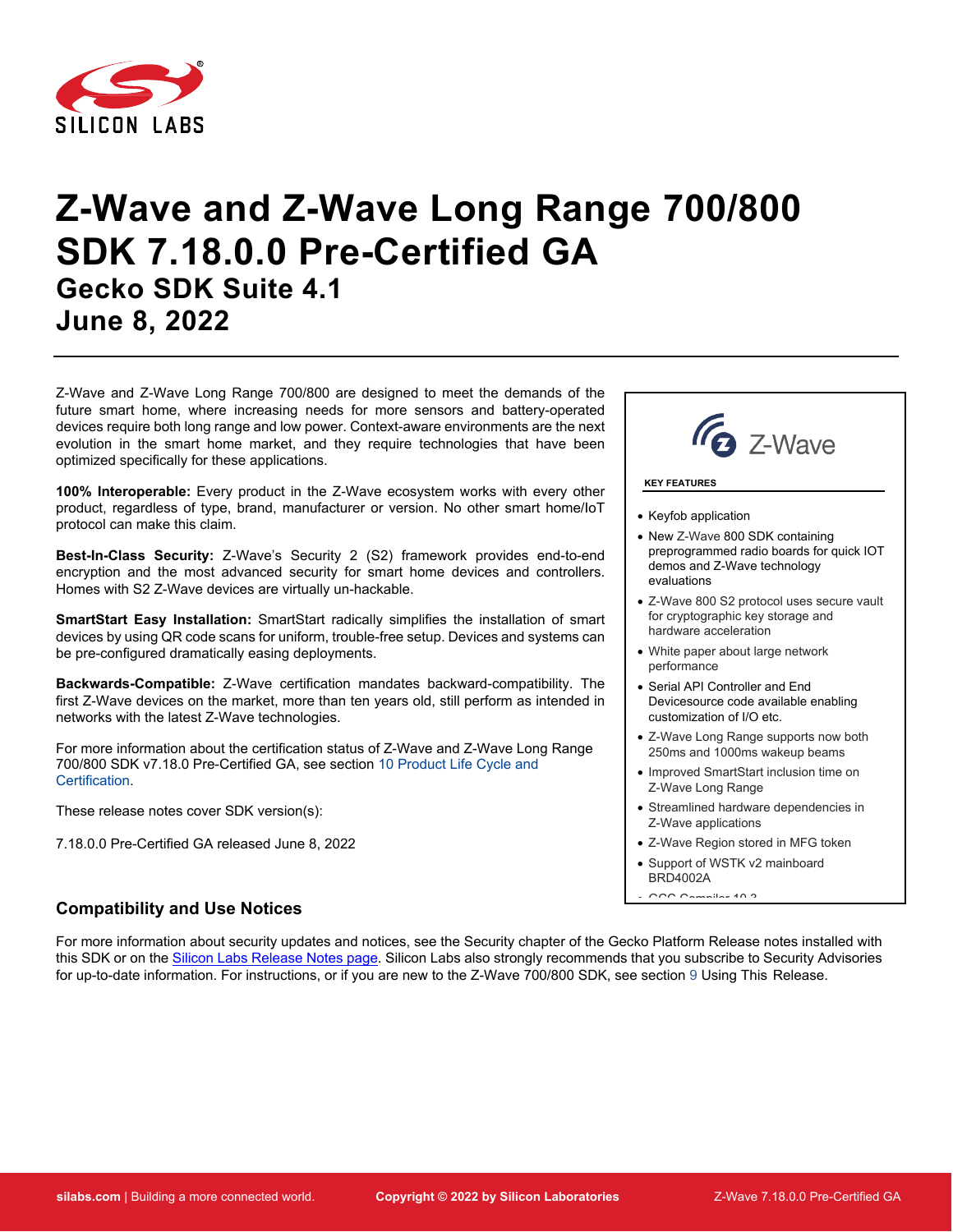# **Contents**

| 1              |       |  |
|----------------|-------|--|
| $\overline{2}$ |       |  |
|                | 2.1   |  |
|                | 2.2   |  |
|                | 2.3   |  |
|                | 2.4   |  |
|                | 2.5   |  |
|                | 2.6   |  |
| 3              |       |  |
|                | 3.1   |  |
|                | 3.2   |  |
|                | 3.3   |  |
|                | 3.4   |  |
|                | 3.5   |  |
|                | 3.6   |  |
| $\overline{4}$ |       |  |
|                | 4.1   |  |
|                | 4.1.1 |  |
|                | 4.1.2 |  |
|                | 4.1.3 |  |
|                | 4.1.4 |  |
|                | 4.1.5 |  |
|                | 4.1.6 |  |
|                | 4.2   |  |
|                | 4.2.1 |  |
|                | 4.2.2 |  |
|                | 4.2.3 |  |
|                | 4.2.4 |  |
|                | 4.2.5 |  |
|                | 4.2.6 |  |
|                | 4.3   |  |
|                | 4.3.1 |  |
|                | 4.3.2 |  |
|                | 4.3.3 |  |
|                | 4.3.4 |  |
|                |       |  |
|                | 4.3.5 |  |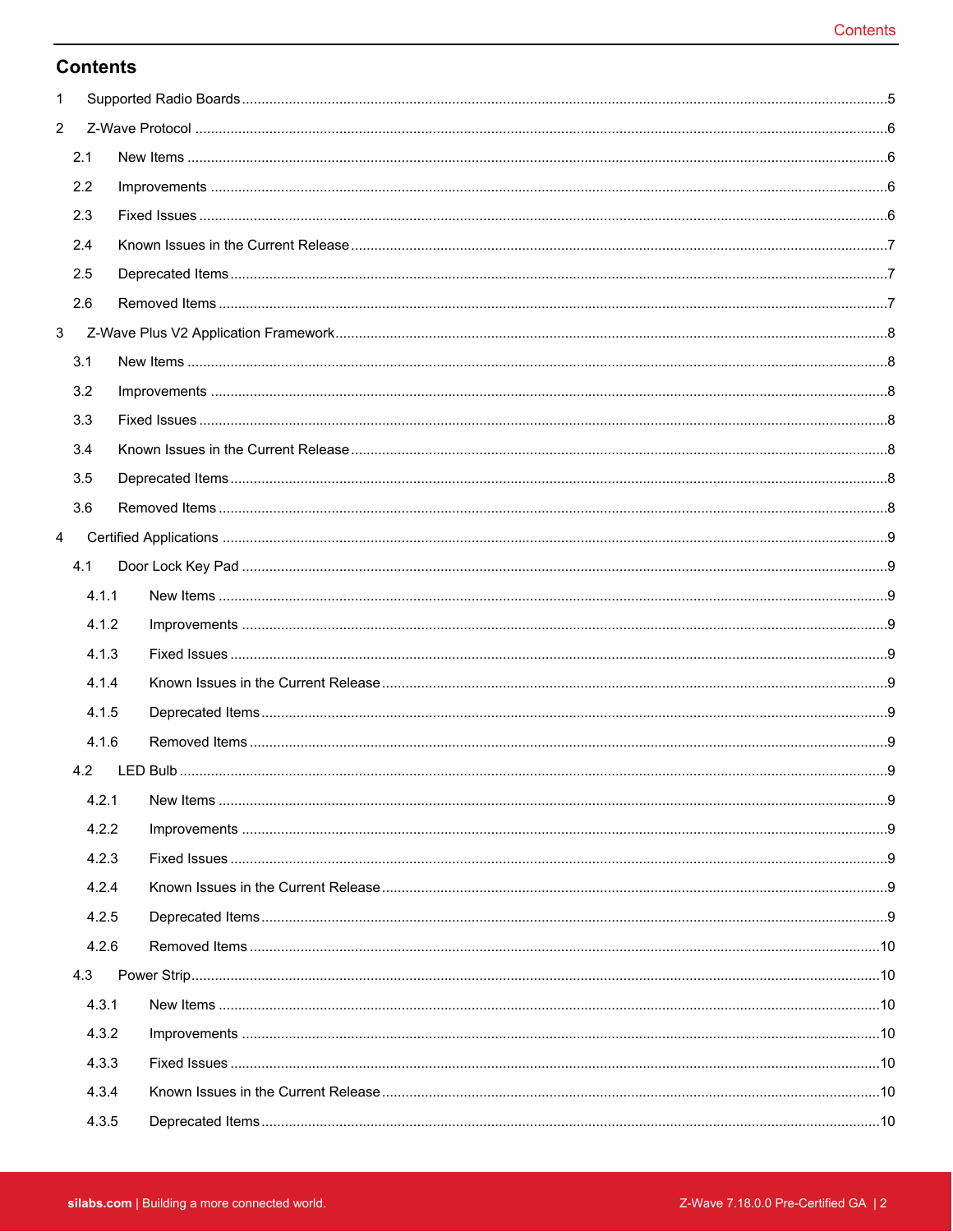| 4.3.6 |  |
|-------|--|
| 4.4   |  |
| 4.4.1 |  |
| 4.4.2 |  |
| 4.4.3 |  |
| 4.4.4 |  |
| 4.4.5 |  |
| 4.4.6 |  |
| 4.5   |  |
| 4.5.1 |  |
| 4.5.2 |  |
| 4.5.3 |  |
| 4.5.4 |  |
| 4.5.5 |  |
| 4.5.6 |  |
| 4.6   |  |
| 4.6.1 |  |
| 4.6.2 |  |
| 4.6.3 |  |
| 4.6.4 |  |
| 4.6.5 |  |
| 4.6.6 |  |
| 5     |  |
| 5.1   |  |
| 5.1.1 |  |
| 5.1.2 |  |
| 5.1.3 |  |
| 5.1.4 |  |
| 5.1.5 |  |
| 5.1.6 |  |
| 5.2   |  |
| 5.2.1 |  |
| 5.2.2 |  |
| 5.2.3 |  |
| 5.2.4 |  |
| 5.2.5 |  |
| 5.2.6 |  |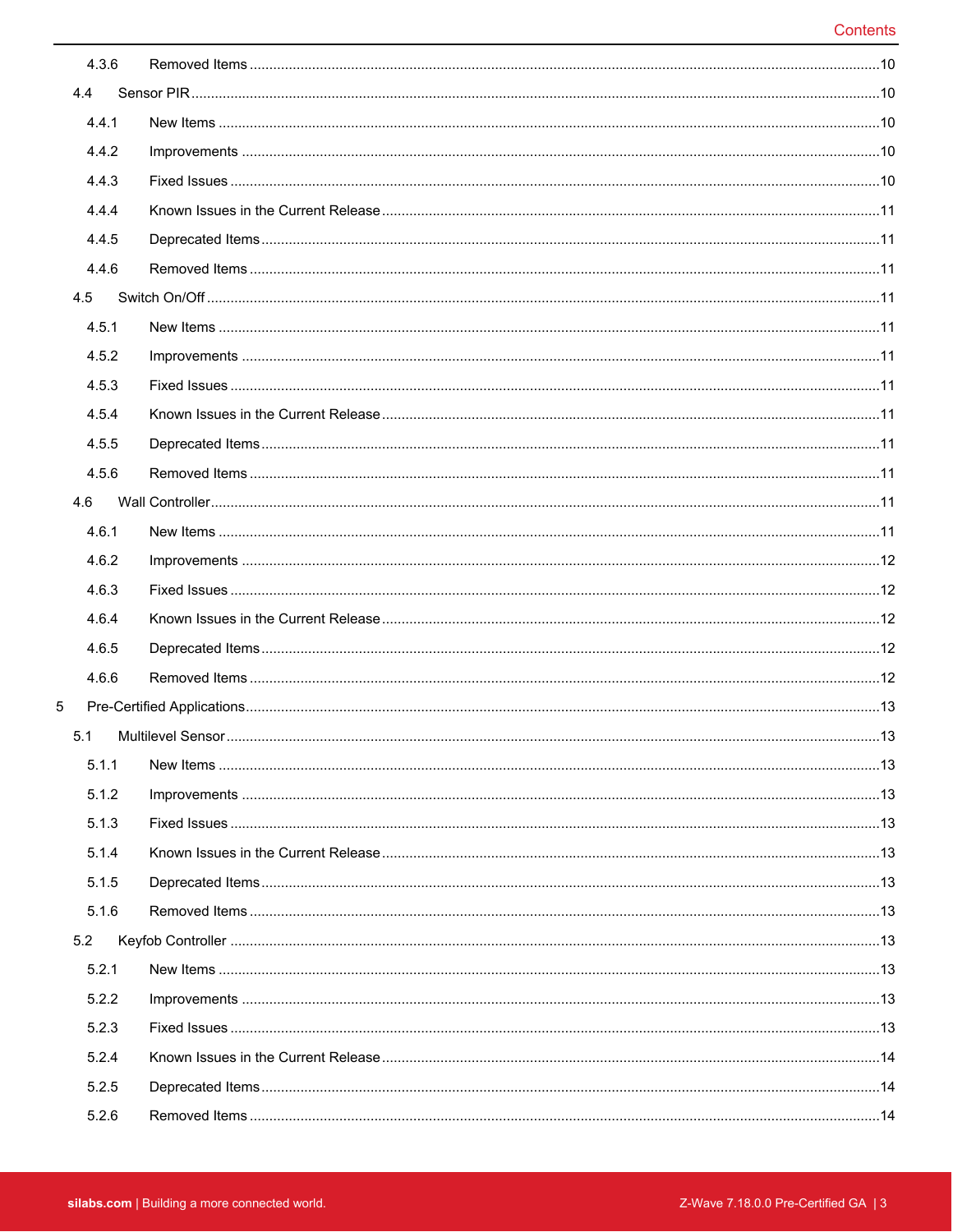| 6              |       |  |  |
|----------------|-------|--|--|
|                | 6.1   |  |  |
|                | 6.1.1 |  |  |
|                | 6.1.2 |  |  |
|                | 6.1.3 |  |  |
|                | 6.1.4 |  |  |
|                | 6.1.5 |  |  |
|                | 6.1.6 |  |  |
|                | 6.2   |  |  |
|                | 6.2.1 |  |  |
|                | 6.2.2 |  |  |
|                | 6.2.3 |  |  |
|                | 6.2.4 |  |  |
|                | 6.2.5 |  |  |
|                | 6.2.6 |  |  |
| $\overline{7}$ |       |  |  |
|                | 7.1   |  |  |
|                | 7.1.1 |  |  |
|                | 7.1.2 |  |  |
|                | 7.1.3 |  |  |
|                | 7.1.4 |  |  |
|                | 7.1.5 |  |  |
|                | 7.1.6 |  |  |
|                | 7.1.7 |  |  |
|                | 7.1.8 |  |  |
| 8              |       |  |  |
| 9              |       |  |  |
|                | 9.1   |  |  |
|                | 9.2   |  |  |
|                | 9.3   |  |  |
| 10             |       |  |  |
| 11             |       |  |  |
|                | 11.1  |  |  |
|                | 11.2  |  |  |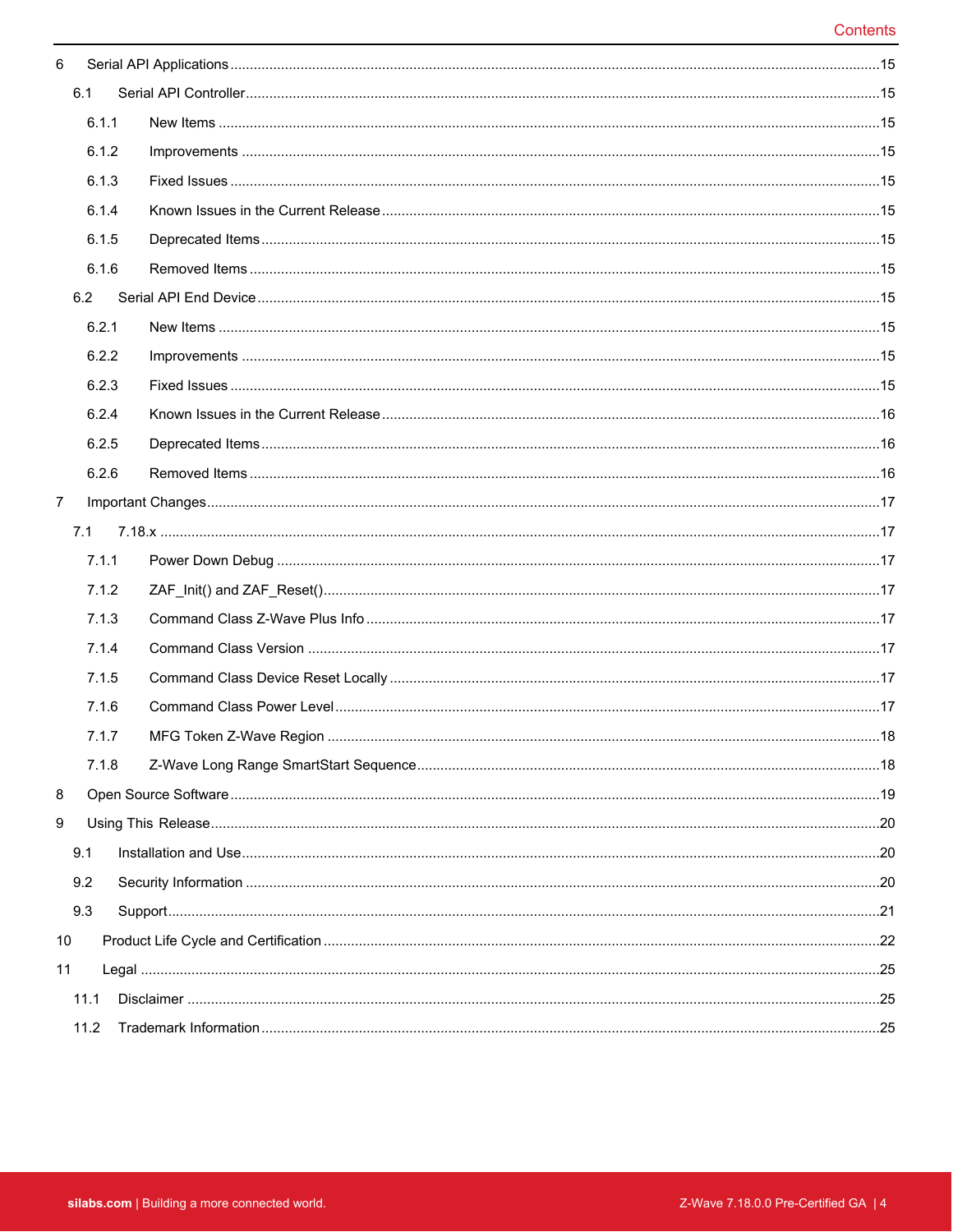# <span id="page-4-0"></span>**1 Supported Radio Boards**

This section describes the radio boards supported by the certified and pre-certified applications for 700 and 800 Series, respectively.

| <b>Series</b> | <b>Radio Board</b> | <b>Description</b>                                                                   | <b>Applications</b>                  |
|---------------|--------------------|--------------------------------------------------------------------------------------|--------------------------------------|
| 800           | <b>BRD4204A</b>    | EFR32ZG23: ZW-LR, SoC & 14 dBm                                                       | Serial API using BRD4002A            |
| 800           | <b>BRD4204B</b>    | EFR32ZG23: ZW-LR, SoC & 14 dBm                                                       | Serial API using BRD4002A            |
| 800           | <b>BRD4204C</b>    | EFR32ZG23: ZW-LR, SoC, 14 dBm & Secure Vault<br>High                                 | Serial API using BRD4002A            |
| 800           | <b>BRD4204D</b>    | EFR32ZG23: ZW-LR, SoC, 14 dBm, Secure Vault<br>High & external 32kHz crystal mounted | Serial API using BRD4002A            |
| 800           | <b>BRD4205A</b>    | ZGM230SA: ZW-LR, SiP, 14 dBm & Secure Vault<br>Mid                                   | Applications using BRD4002A/BRD8029A |
| 800           | <b>BRD4205B</b>    | ZGM230SB: ZW-LR, SiP, 14 dBm & Secure Vault<br>High                                  | Applications using BRD4002A/BRD8029A |
| 800           | <b>BRD4210A</b>    | ZGM230S: ZW-LR, SoC, 20 dBm & Secure Vault<br><b>High</b>                            | Applications using BRD4002A/BRD8029A |
| 700           | <b>BRD4200A</b>    | ZGM130S: SiP & 14 dBm                                                                | Applications using BRD4002A/BRD8029A |
| 700           | <b>BRD4201A</b>    | EFR32ZG14: SoC & 14 dBm                                                              | Serial API using BRD4002A            |
| 700           | <b>BRD4202A</b>    | ZGM130S: SiP, 14 dBm & no SAW filters                                                | Applications using BRD4002A/BRD8029A |
| 700           | <b>BRD4206A</b>    | EFR32ZG14: ZW-LR, SoC & 14 dBm                                                       | Serial API using BRD4002A            |
| 700           | <b>BRD4207A</b>    | ZGM130S: ZW-LR, SiP & 14 dBm                                                         | Applications using BRD4002A/BRD8029A |
| 700           | <b>BRD4208A</b>    | EFR32ZG14: ZW-LR, SoC & 20 dBm                                                       | Serial API using BRD4002A            |
| 700           | <b>BRD4209A</b>    | ZGM130S: ZW-LR, SoC & 20 dBm                                                         | Applications using BRD4002A/BRD8029A |

#### **Table 1-1. Supported Radio Boards.**

The applications in the above table need a radio board in combination with BRD4002A – Wireless Starter Kit Mainboard (WSTK) and BRD8029A – Buttons and LEDs Expansion Board. Notice that BRD4002A is compatible with the old BRD4001A mainboard that is going to be deprecated. The Serial APIs in the above table only need a radio board and a BRD4002A – Wireless Starter Kit Mainboard (WSTK). Refer to *INS14278: How to Use Certified Apps* and *INS14816: How to Use Pre-Certified Apps*, for details.

ZW-LR indicate that the radio boardsupports both Z-Wave and Z-Wave Long Range. 14/20 dBm indicates the transmit power of the radio board. Secure Vault is an industry-leading suite of state-of-the-art security features that address escalating Internet of Things (IoT) threats.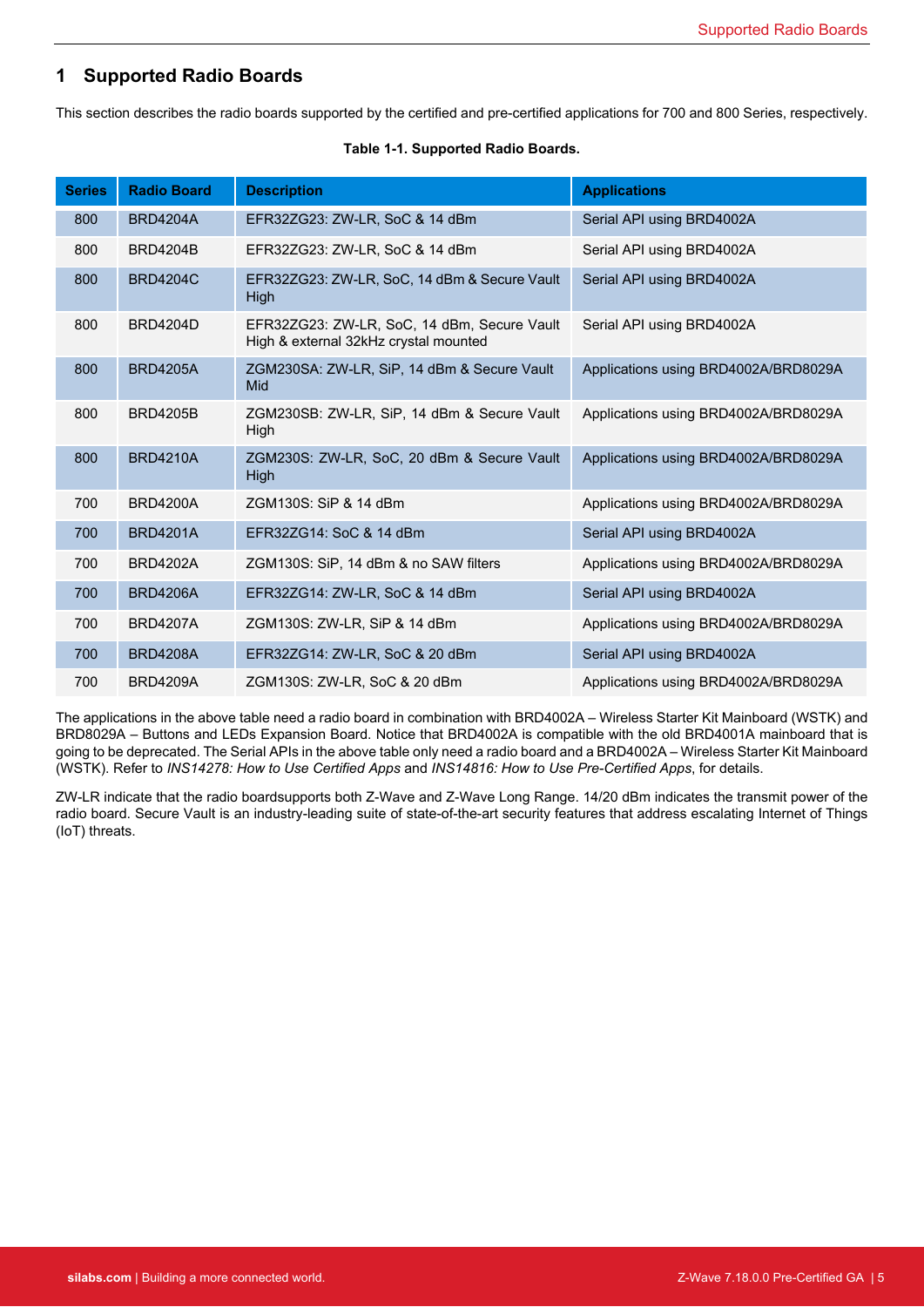# <span id="page-5-1"></span><span id="page-5-0"></span>**2 Z-Wave Protocol**

It's important that 800 products based on SDK v7.17.x are migrated to v7.18.x because Secure Element firmware and main bootloader can't be upgraded over the air (OTA) in the previous version.

### **2.1 New Items**

#### **Added in release 7.18.0 Pre-Certified GA**

The Gecko Software Development Kit version 4.00 introduces a new underlying platform architecture based on components. The Z-Wave SDK 7.17.x now uses this component structure, and therefore the structure and build method of Z-Wave applications has changed compared to previous releases of Z-Wave SDK. The new component structure offers several new features in the GSDK:

- Search and filter to find and discover software components that work with the target device
- Automatically pull in all component dependencies and initialization code
- Configurable software components including peripheral units and drivers
- All configuration settings in C header files for usage outside of Simplicity Studio
- Configuration validation to alert developers to errors or issues
- GNU makefiles as a build option

<span id="page-5-2"></span>Other changes specific to the Z-Wave Gecko SDK:

- main() is now part of the application
- The FreeRTOS configuration is available for application developers
- The region can be configured in Simplicity Studio GUI

# <span id="page-5-3"></span>**2.2 Improvements**

None

# **2.3 Fixed Issues**

#### **Fixed in release 7.18.0 Pre-Certified GA**

| ID#    | <b>Description</b>                                                                                                                                                                                                                                                                                                                                                                                                        |  |
|--------|---------------------------------------------------------------------------------------------------------------------------------------------------------------------------------------------------------------------------------------------------------------------------------------------------------------------------------------------------------------------------------------------------------------------------|--|
| 822972 | Z-Wave Controller library is not available for both the ZG23A (BRD4204A and BRD4204B) and ZG23B (BRD4204C<br>and BDR4204D).                                                                                                                                                                                                                                                                                               |  |
| 833179 | When excluding a Z-Wave Long Range device from the network the callback for<br>FUNC ID ZW REMOVE NODE FROM NETWORK with REMOVE NODE STATUS DONE - the nodelD is<br>0000 rather than the expected nodeID of the removed device.<br>Additionally, note that FUNC ID SERIAL API GET LR NODES still has the node present. This only happens if<br>another Node Info Frame (NIF) was received between inclusion and exclusion. |  |
| 817671 | Z-Wave 800 Listen Before Talk (LBT) threshold does not work because<br>configuration<br>App<br>iListenBeforeTalkThreshold setting is not used in protocol.                                                                                                                                                                                                                                                                |  |
| 738700 | Controller cannot handle incoming notification command from a device during removal of a device.                                                                                                                                                                                                                                                                                                                          |  |
| 839495 | When a device sends a routed frame it processes the routed_Ack frame before the device receives the silent_ack<br>frame. This results in additional transmitted frames, creating unnecessary overhead.                                                                                                                                                                                                                    |  |
| 746113 | Packet Trace Interface (PTI) is enabled on 800. This peripheral collects all received and transmitted packets and some<br>meta data directly from the sequencer, thereby providing valuable information to help debug complex problems in a<br>mesh network.                                                                                                                                                              |  |
| 848606 | Network Wide Exclusion (NWE) through repeaters doesn't work.                                                                                                                                                                                                                                                                                                                                                              |  |
| 819943 | Difference between 700 and 800 SmartStart timeout. Timeout expires about 4 seconds later on 800 compared to 700 that<br>takes around 245 seconds.                                                                                                                                                                                                                                                                         |  |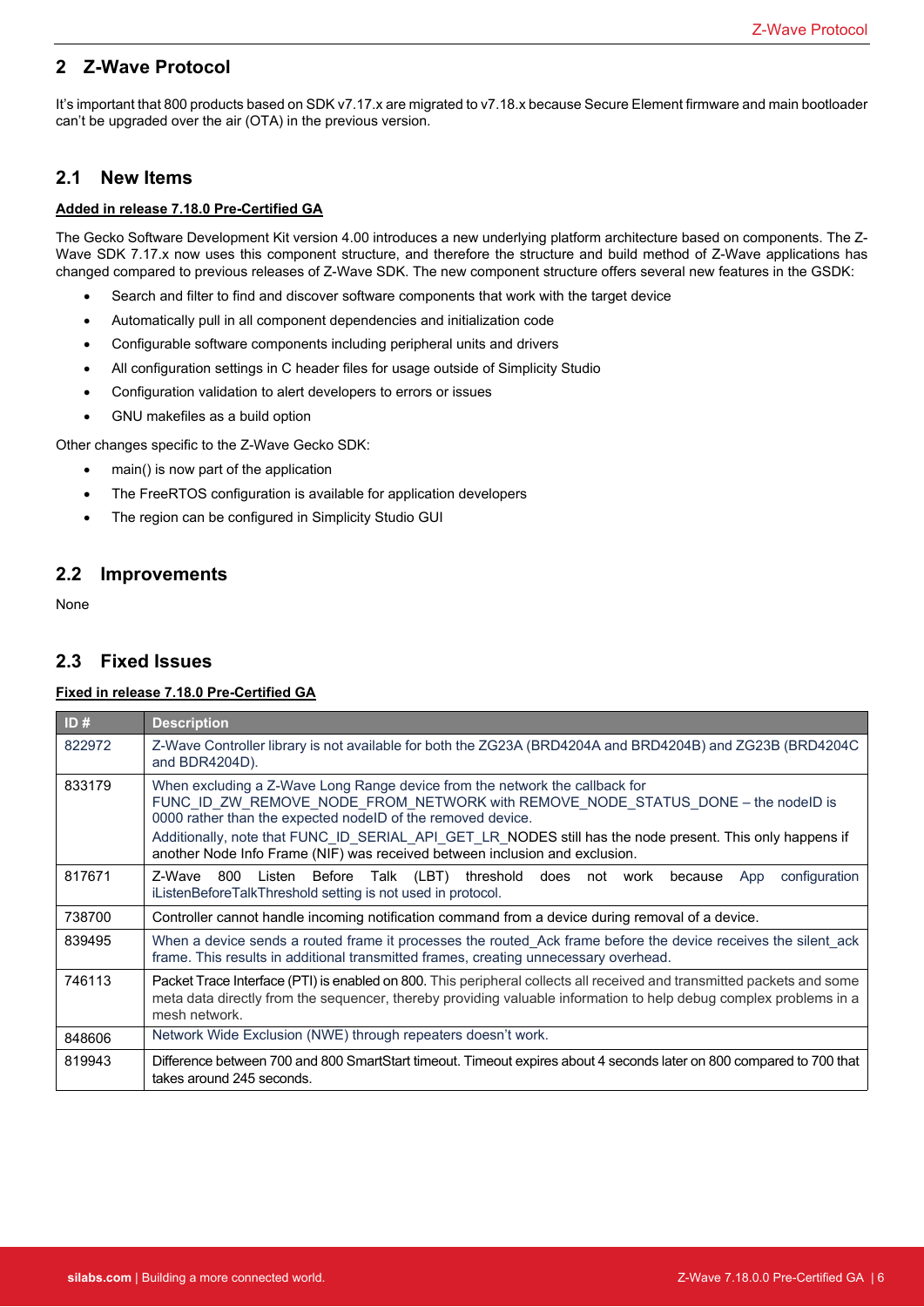# <span id="page-6-0"></span>**2.4 Known Issues in the Current Release**

Issues in bold were added since the previous release. If you have missed a release, recent release notes are available on <https://www.silabs.com/products/software>.

| ID#    | <b>Description</b>                                                                                                                                                                                                                                                                                                                                                                                                              | Workaround                   |
|--------|---------------------------------------------------------------------------------------------------------------------------------------------------------------------------------------------------------------------------------------------------------------------------------------------------------------------------------------------------------------------------------------------------------------------------------|------------------------------|
| 753756 | Network Wide Inclusion (NWI) of 500-based apps doesn't work through<br>700/800 repeaters.                                                                                                                                                                                                                                                                                                                                       | NWI works at second attempt. |
| 355095 | In small networks Assign Return Routes will only generate direct range or<br>one-hop routes even though multi-hop routes are possible.                                                                                                                                                                                                                                                                                          | None                         |
| 361273 | Transport Service is used when it is necessary to split a frame in two<br>parts due to size. However, Transport Service does not forward RSSI<br>information from the lower layers but only routing information. The RSSI<br>value is the difference between LWR RSSI and background RSSI. As a<br>consequence it is not possible to use RSSI for large frames handled by<br>Transport Service in a network health calculation. | None                         |
| 825895 | 800 based device cannot add a 100 based device.                                                                                                                                                                                                                                                                                                                                                                                 | None                         |
| 830343 | FUNC_ID_NVM_BACKUP_RESTORE is used by Z/IP Gateway in this<br>order; OPEN, READ, and CLOSE. However, 800 returns no response on<br>CLOSE while 700 works fine.                                                                                                                                                                                                                                                                  | None                         |
| 761735 | OTA firmware update to a FLIRS device via a repeater result always in a<br>wakeup beam before the repeater forwarded a Firmware Update Md<br>Report from Controller to the LSS destination. This prolong time used for<br>the entire OTA firmware update process.                                                                                                                                                               | None                         |

# <span id="page-6-2"></span><span id="page-6-1"></span>**2.5 Deprecated Items**

None

# **2.6 Removed Items**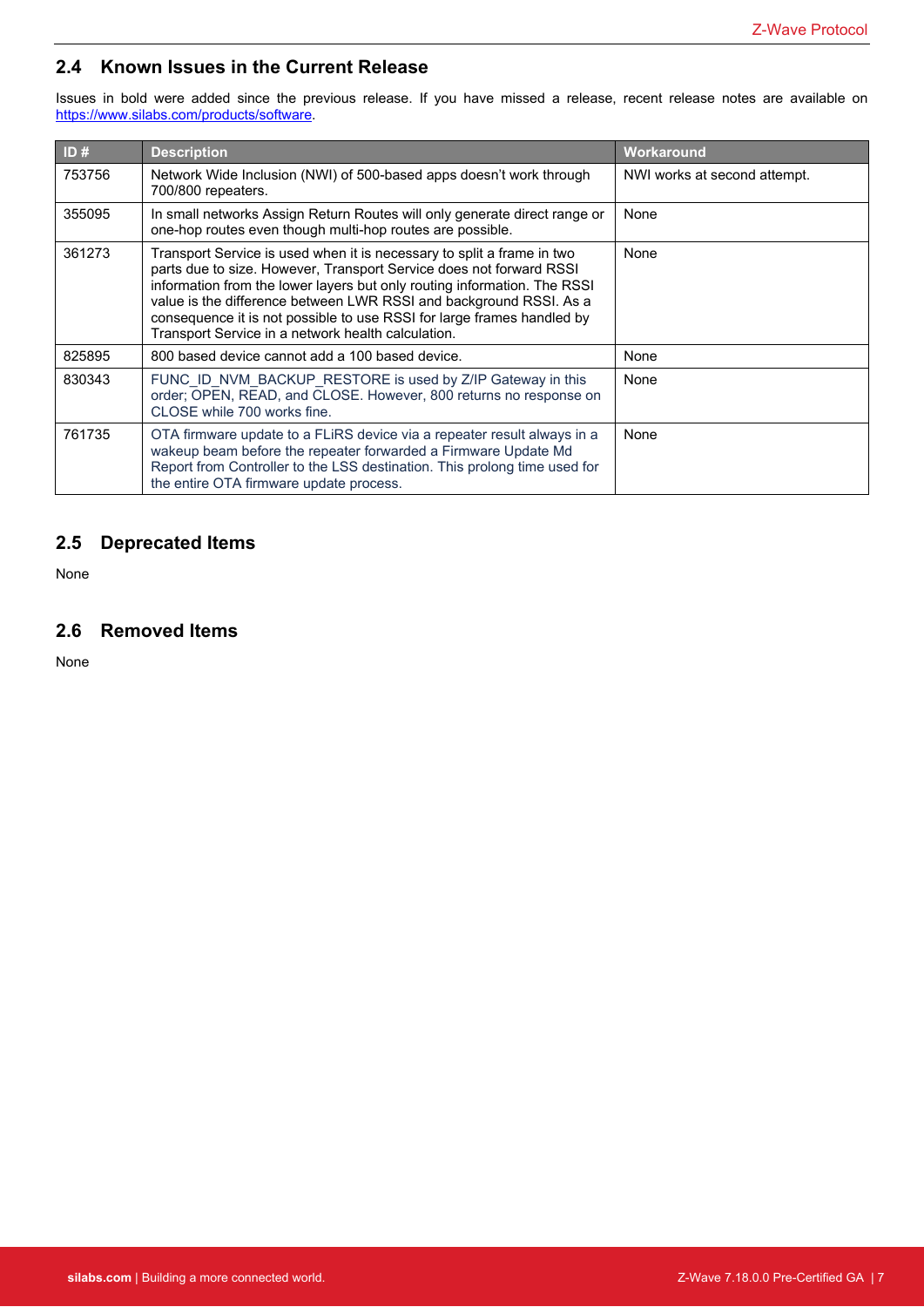# <span id="page-7-1"></span><span id="page-7-0"></span>**3 Z-Wave Plus V2 Application Framework**

# <span id="page-7-2"></span>**3.1 New Items**

None

# **3.2 Improvements**

# **Changed in release 10.18.0 Pre-Certified GA**

<span id="page-7-3"></span>For a detailed description of application development using the Z-Wave Plus V2 Framework, refer to *INS14259: Z-Wave Plus V2 Application Framework SDK7.*

A porting guide is also available for customers that want to migrate 800 hardware. The guide contains a detailed example of how to port a non-UC 700-based Switch On/Off App (7.16.3) to a UC 800-based Switch On/Off App (7.17.0), refer to *APL14836: Application Note for Porting Z-Wave Appl. SW from 700 to 800 Hardware.*

# **3.3 Fixed Issues**

#### <span id="page-7-4"></span>**Fixed in release 10.18.0 Pre-Certified GA**

| ID#    | <b>Description</b>                                                                                                                                                                                     |
|--------|--------------------------------------------------------------------------------------------------------------------------------------------------------------------------------------------------------|
| 758507 | The NVM3 file storing the result of the OTA upgrade was not done before reboot. The file migration woule therefore<br>fail in case it needed to be converted from the old format to the new FW format. |

# **3.4 Known Issues in the Current Release**

Issues in bold were added since the previous release. If you have missed a release, recent release notes are available on <https://www.silabs.com/products/software>.

<span id="page-7-5"></span>

| ID#    | <b>Description</b>                                                                                                             | ∣ Workaround                                          |
|--------|--------------------------------------------------------------------------------------------------------------------------------|-------------------------------------------------------|
| 369430 | All S2 multicast frames are sent using verified delivery S2 TXOPTION VERIFY DELIVERY<br>whether or not a response is expected. | Change source<br>code depending<br>on the frame sent. |
| 473723 | True status doesn't report correctly if there are multiple instances like colors (in Color Switch<br>CC), endpoints, etc.      | None                                                  |

# <span id="page-7-6"></span>**3.5 Deprecated Items**

None

# **3.6 Removed Items**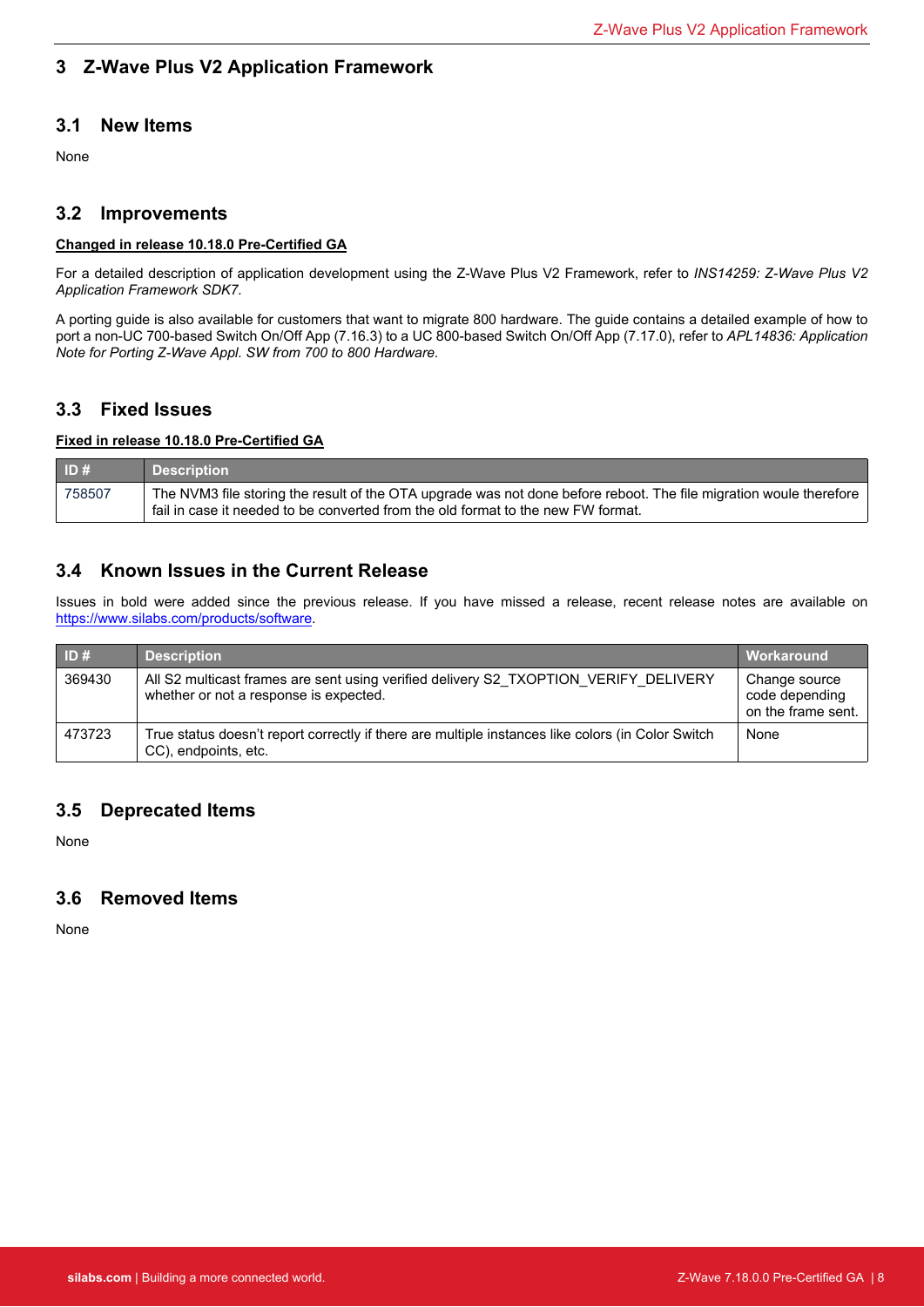# <span id="page-8-1"></span><span id="page-8-0"></span>**4 Certified Applications**

<span id="page-8-2"></span>The certified applications based on v7.x.1+ will be formally certified by a certification house. However, the first release (v7.x.0) will only contain pre-certified applications based on a certification test using CTT v3. Refer to *INS14278: How to Use Certified Apps* for details.

# <span id="page-8-3"></span>**4.1 Door Lock Key Pad**

#### **4.1.1 New Items**

<span id="page-8-4"></span>None

#### **4.1.2 Improvements**

<span id="page-8-5"></span>None

### **4.1.3 Fixed Issues**

<span id="page-8-6"></span>None

#### **4.1.4 Known Issues in the Current Release**

<span id="page-8-7"></span>None

#### **4.1.5 Deprecated Items**

<span id="page-8-8"></span>None

#### **4.1.6 Removed Items**

<span id="page-8-9"></span>None

# <span id="page-8-10"></span>**4.2 LED Bulb**

#### **4.2.1 New Items**

<span id="page-8-11"></span>None

#### **4.2.2 Improvements**

<span id="page-8-12"></span>None

#### **4.2.3 Fixed Issues**

<span id="page-8-13"></span>None

### **4.2.4 Known Issues in the Current Release**

None

#### **4.2.5 Deprecated Items**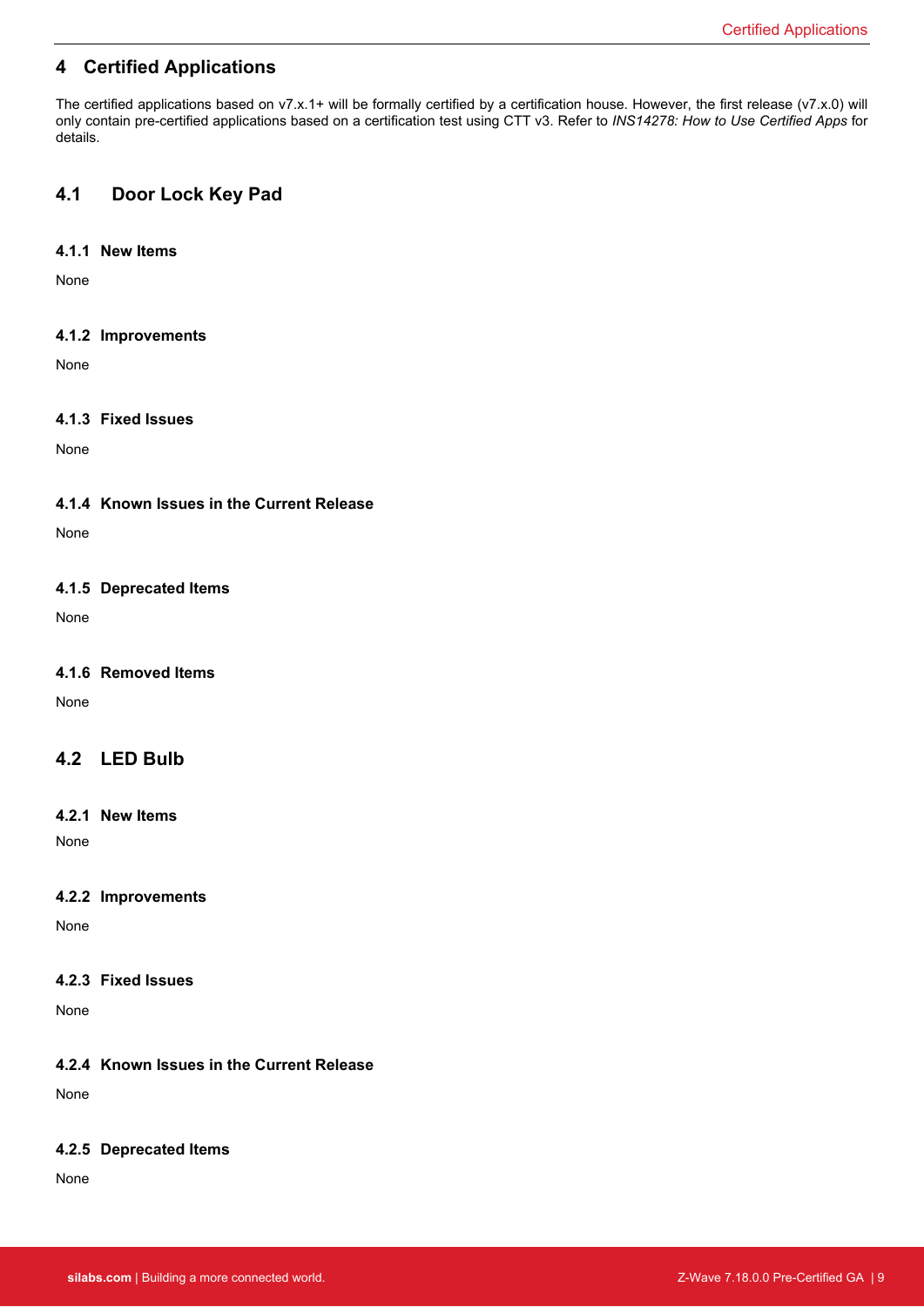#### <span id="page-9-1"></span><span id="page-9-0"></span>**4.2.6 Removed Items**

<span id="page-9-2"></span>None

# <span id="page-9-3"></span>**4.3 Power Strip**

#### **4.3.1 New Items**

<span id="page-9-4"></span>None

### **4.3.2 Improvements**

<span id="page-9-5"></span>None

#### **4.3.3 Fixed Issues**

<span id="page-9-6"></span>None

### **4.3.4 Known Issues in the Current Release**

<span id="page-9-7"></span>None

#### **4.3.5 Deprecated Items**

<span id="page-9-8"></span>None

### **4.3.6 Removed Items**

<span id="page-9-9"></span>None

# <span id="page-9-10"></span>**4.4 Sensor PIR**

#### **4.4.1 New Items**

<span id="page-9-11"></span>None

#### **4.4.2 Improvements**

None

### **4.4.3 Fixed Issues**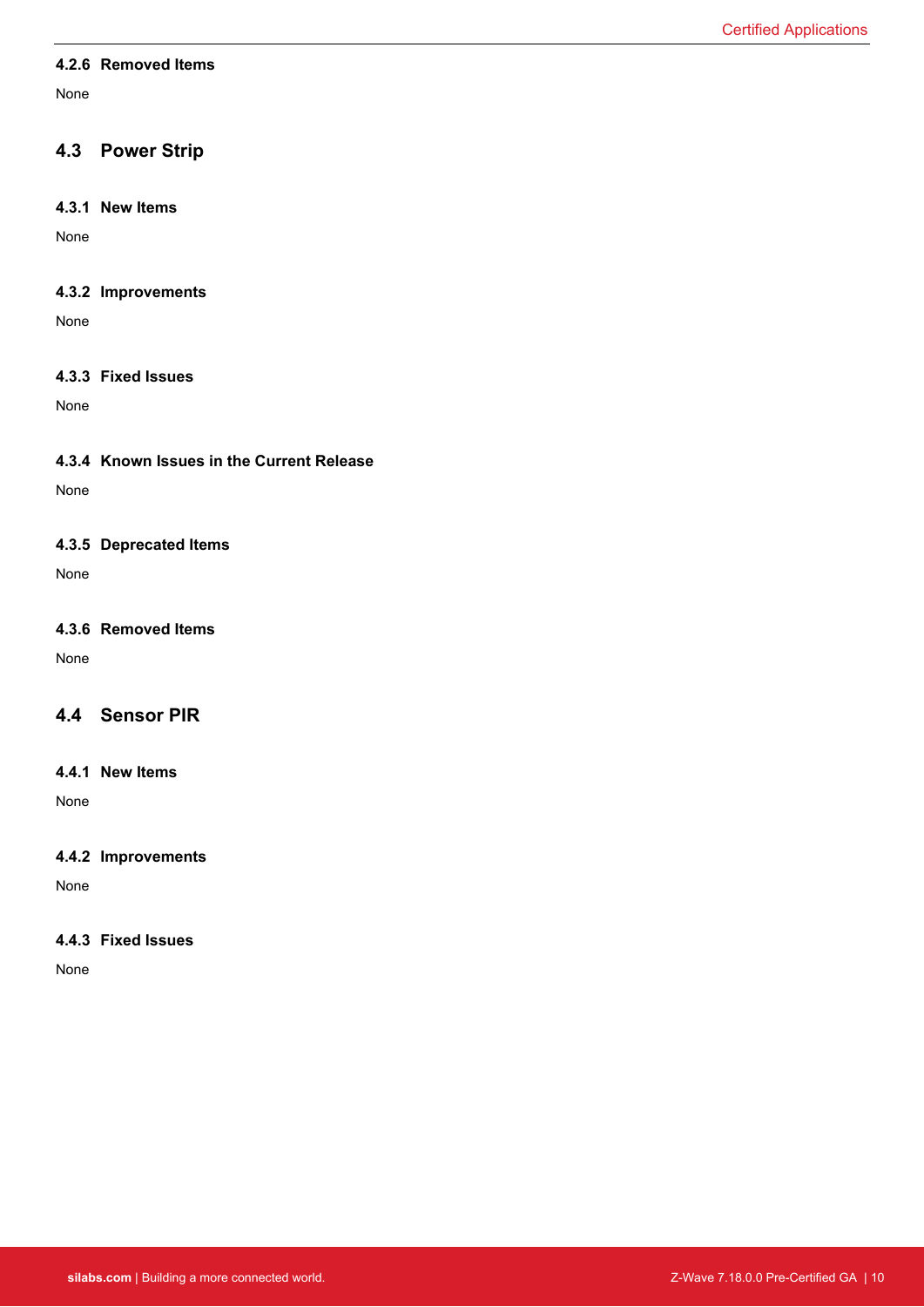#### <span id="page-10-0"></span>**4.4.4 Known Issues in the Current Release**

Issues in bold were added since the previous release. If you have missed a release, recent release notes are available on <https://www.silabs.com/products/software>.

<span id="page-10-1"></span>

| ID#    | <b>Description</b>                                                                                                                                                                               | Workaround |
|--------|--------------------------------------------------------------------------------------------------------------------------------------------------------------------------------------------------|------------|
| 758906 | Wakeup current has increased on both 700 and 800 SoCs. Caused by an unintentional<br>IR calibration performed at start-up.                                                                       | None       |
| 844498 | When the Wake Up Interval times out, SensorPIR app in SDK 7.17.2 for both 700s and<br>800s reports the reset reason as 4 (ERESETREASON EM4 EXT INT), which should be<br>1 (ERESETREASON EM4 WUT) | None       |

#### <span id="page-10-2"></span>**4.4.5 Deprecated Items**

<span id="page-10-3"></span>None

#### **4.4.6 Removed Items**

<span id="page-10-4"></span>None

# <span id="page-10-5"></span>**4.5 Switch On/Off**

#### **4.5.1 New Items**

<span id="page-10-6"></span>None

#### **4.5.2 Improvements**

<span id="page-10-7"></span>None

#### **4.5.3 Fixed Issues**

<span id="page-10-8"></span>None

#### **4.5.4 Known Issues in the Current Release**

<span id="page-10-9"></span>None

#### **4.5.5 Deprecated Items**

None

#### <span id="page-10-10"></span>**4.5.6 Removed Items**

<span id="page-10-11"></span>None

### **4.6 Wall Controller**

### **4.6.1 New Items**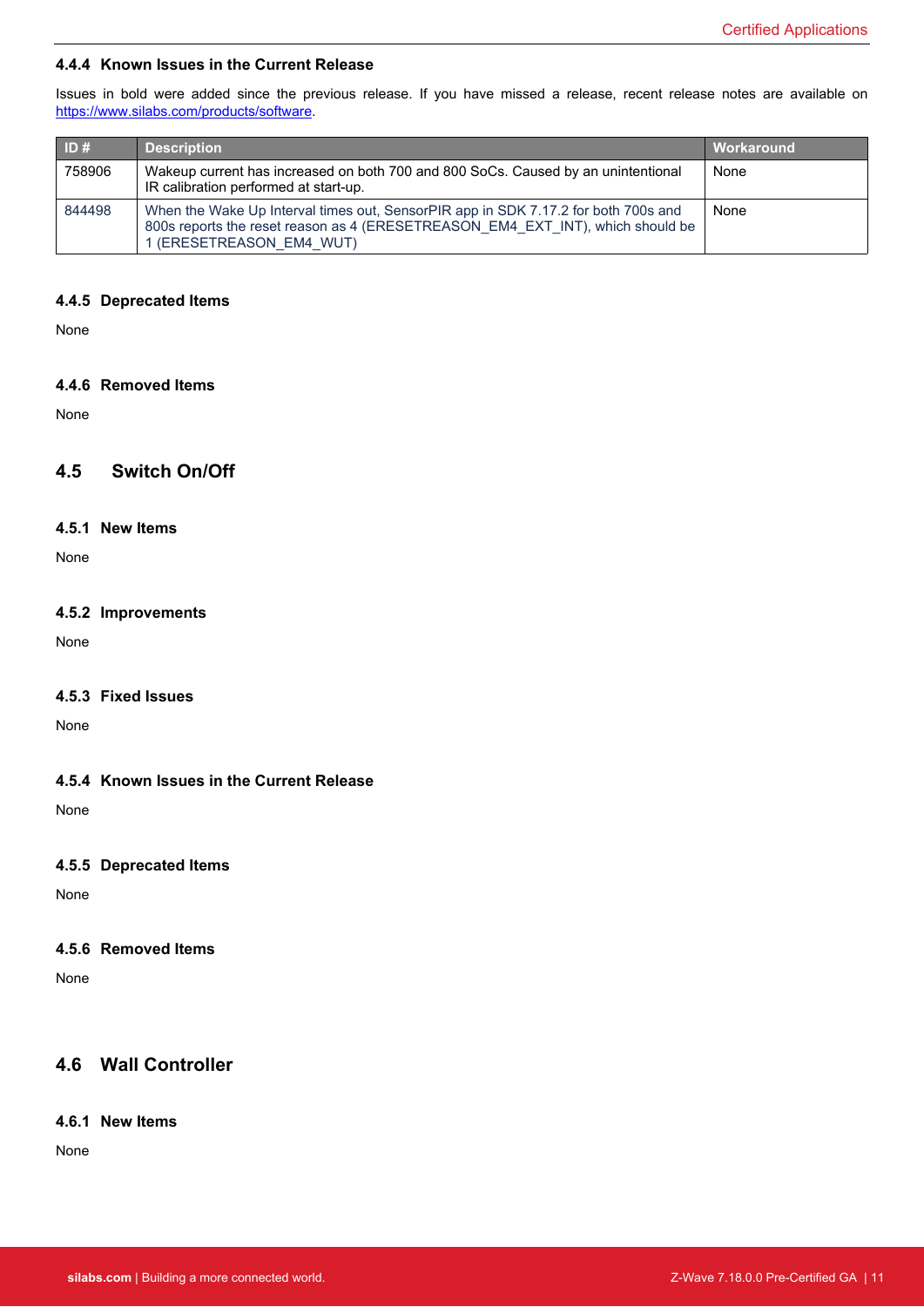#### <span id="page-11-1"></span><span id="page-11-0"></span>**4.6.2 Improvements**

<span id="page-11-2"></span>None

#### **4.6.3 Fixed Issues**

<span id="page-11-3"></span>None

#### **4.6.4 Known Issues in the Current Release**

<span id="page-11-4"></span>None

### **4.6.5 Deprecated Items**

None

#### **4.6.6 Removed Items**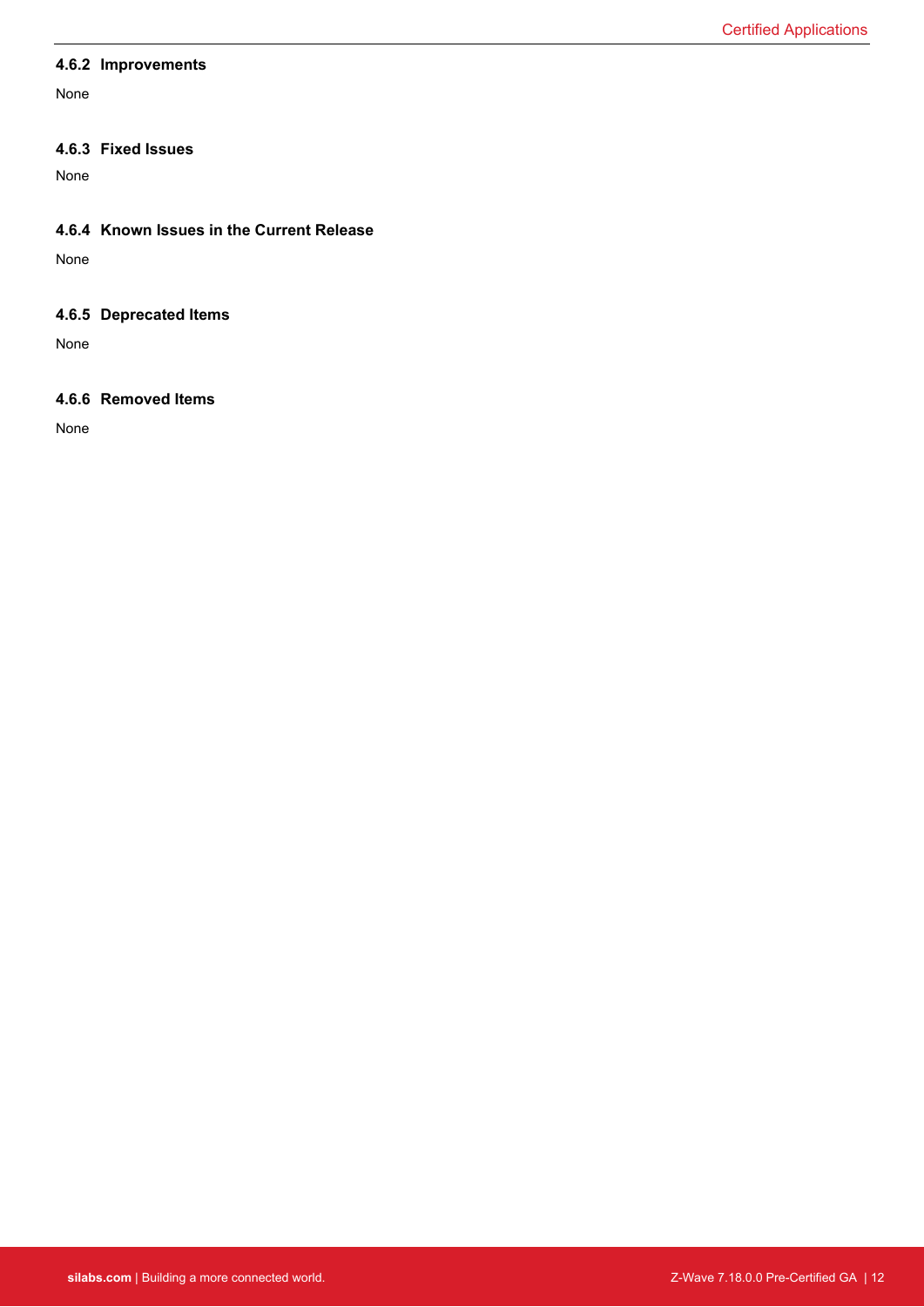# <span id="page-12-1"></span><span id="page-12-0"></span>**5 Pre-Certified Applications**

<span id="page-12-2"></span>The pre-certified applications will not be formally certified but certification tests have been performed based on CTT v3. Refer to *INS14816: How to Use Pre-Certified Apps* for details.

# <span id="page-12-3"></span>**5.1 Multilevel Sensor**

#### **5.1.1 New Items**

<span id="page-12-4"></span>None

#### **5.1.2 Improvements**

<span id="page-12-5"></span>None

### **5.1.3 Fixed Issues**

None

### **5.1.4 Known Issues in the Current Release**

Issues in bold were added since the previous release. If you have missed a release, recent release notes are available on <https://www.silabs.com/products/software>.

<span id="page-12-6"></span>

| ID#    | <b>Description</b>                                                                                                                         | Workaround |
|--------|--------------------------------------------------------------------------------------------------------------------------------------------|------------|
| 844930 | Multilevel Sensor should send Basic Set to the nodes in Association Group 2 when<br>holding button S2 pressing down for at least 1 second. | None       |

#### <span id="page-12-7"></span>**5.1.5 Deprecated Items**

<span id="page-12-8"></span>None

#### **5.1.6 Removed Items**

<span id="page-12-9"></span>None

# <span id="page-12-10"></span>**5.2 Keyfob Controller**

#### **5.2.1 New Items**

<span id="page-12-11"></span>None

#### **5.2.2 Improvements**

None

#### **5.2.3 Fixed Issues**

#### **Fixed in release 10.18.0 Pre-Certified GA**

| ID#    | <b>Description</b>                                                                                            |
|--------|---------------------------------------------------------------------------------------------------------------|
| 820623 | The Portable Controller EM2 sleep current shows that it consumes more than 40 µA. Expects approximately 2 µA. |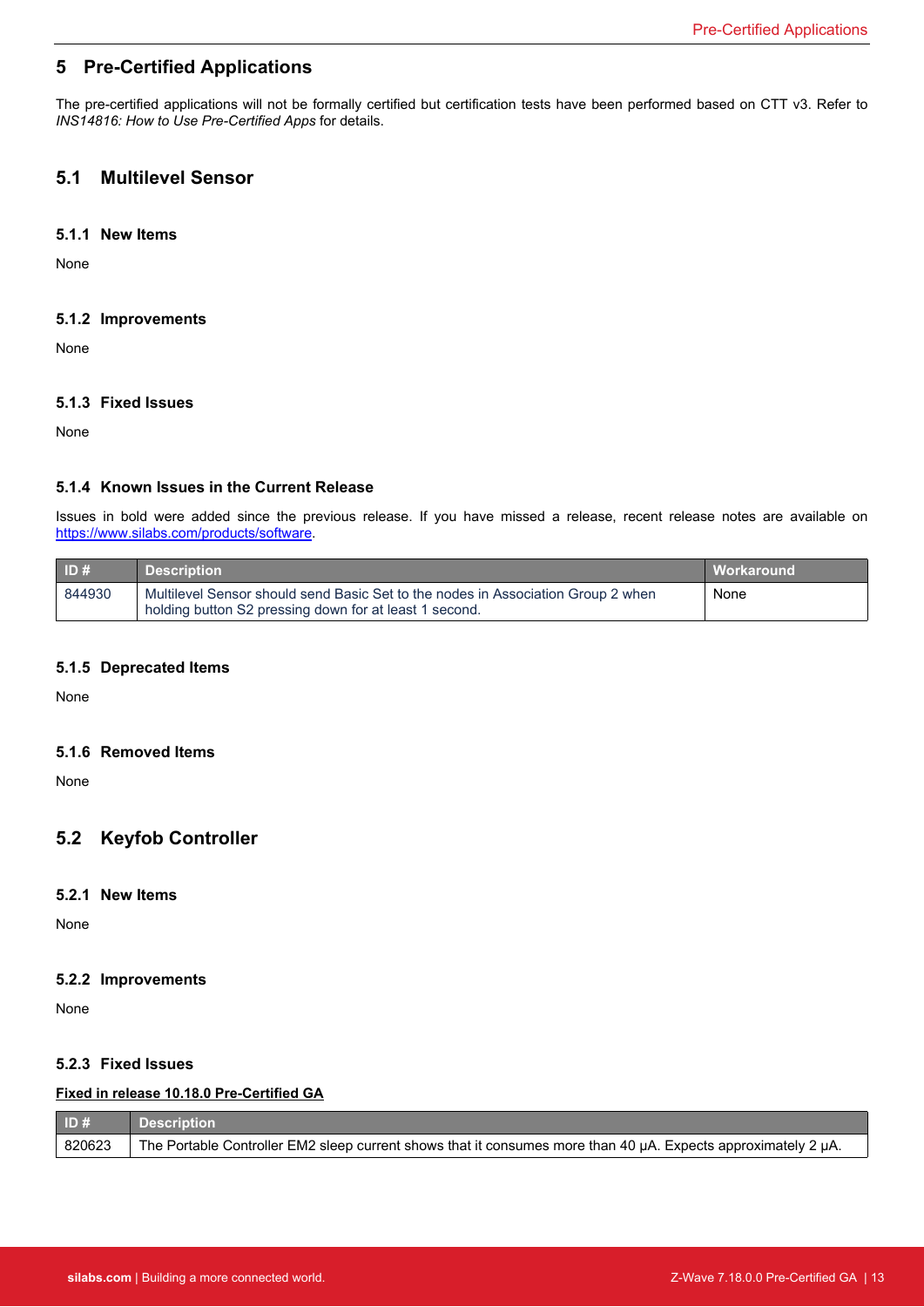#### <span id="page-13-0"></span>**5.2.4 Known Issues in the Current Release**

Issues in bold were added since the previous release. If you have missed a release, recent release notes are available on <https://www.silabs.com/products/software>.

<span id="page-13-1"></span>

| ID#    | <b>Description</b>                                                                           | <b>Workaround</b> |
|--------|----------------------------------------------------------------------------------------------|-------------------|
| 844319 | Keyfob as a secondary controller cannot perform security probing of an associated<br>device. | None              |

#### <span id="page-13-2"></span>**5.2.5 Deprecated Items**

None

### **5.2.6 Removed Items**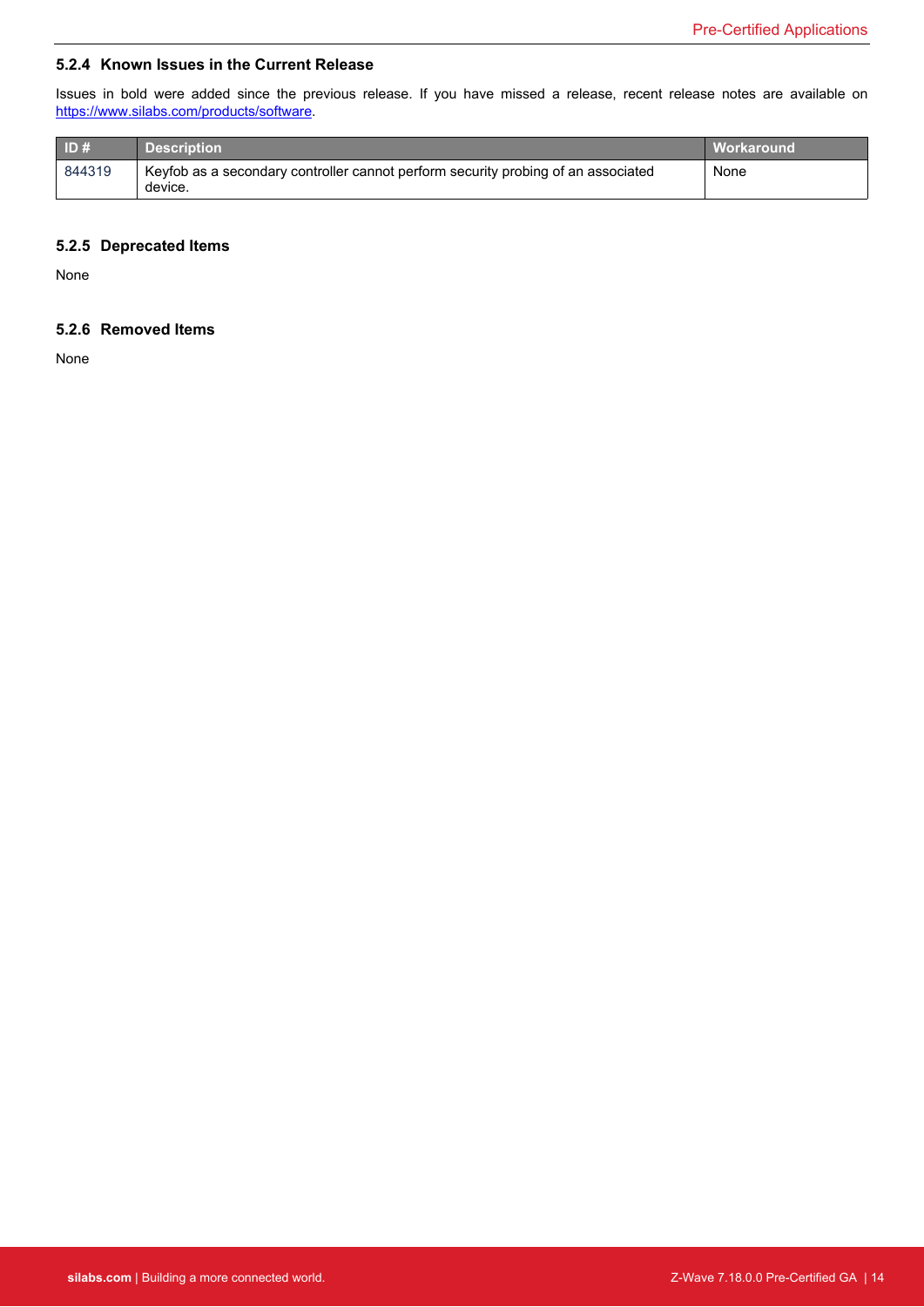# <span id="page-14-0"></span>**6 Serial API Applications**

<span id="page-14-1"></span>Beginning with version 7.16, when backing up and restoring a SerialAPI via the FUNC\_ID\_NVM\_BACKUP\_RESTORE, the SerialAPI will automatically upgrade the protocol non-volatile memory (NVM) to the latest version. Any backup made of a 7.16 or later SerialAPI can be restored to its original version or to a later version of the SerialAPI without any manual upgrade of the protocol NVM being necessary.

The serial interface is unchanged in version 8.

# <span id="page-14-2"></span>**6.1 Serial API Controller**

#### **Added in release 10.18.0 GA**

<span id="page-14-3"></span>Host application on Unify use the Serial API Controller application.

#### **6.1.1 New Items**

<span id="page-14-4"></span>None

#### **6.1.2 Improvements**

<span id="page-14-5"></span>None

#### **6.1.3 Fixed Issues**

<span id="page-14-6"></span>None

#### **6.1.4 Known Issues in the Current Release**

<span id="page-14-7"></span>None

#### **6.1.5 Deprecated Items**

<span id="page-14-8"></span>None

#### **6.1.6 Removed Items**

<span id="page-14-9"></span>None

### **6.2 Serial API End Device**

<span id="page-14-10"></span>Application using Serial API End Device doesn't exist.

#### **6.2.1 New Items**

<span id="page-14-11"></span>None

#### **6.2.2 Improvements**

None

#### **6.2.3 Fixed Issues**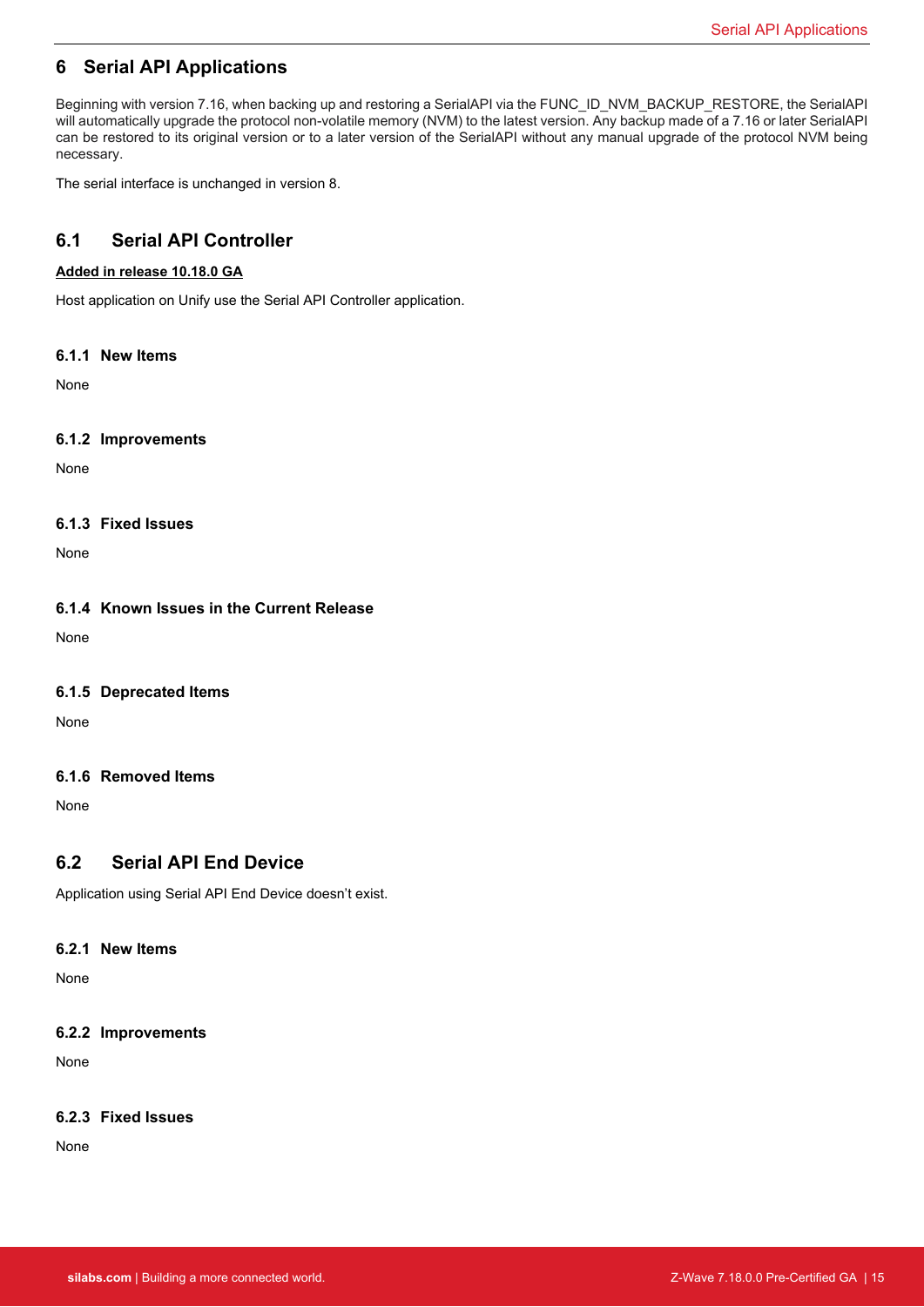#### <span id="page-15-1"></span><span id="page-15-0"></span>**6.2.4 Known Issues in the Current Release**

<span id="page-15-2"></span>None

### **6.2.5 Deprecated Items**

None

### **6.2.6 Removed Items**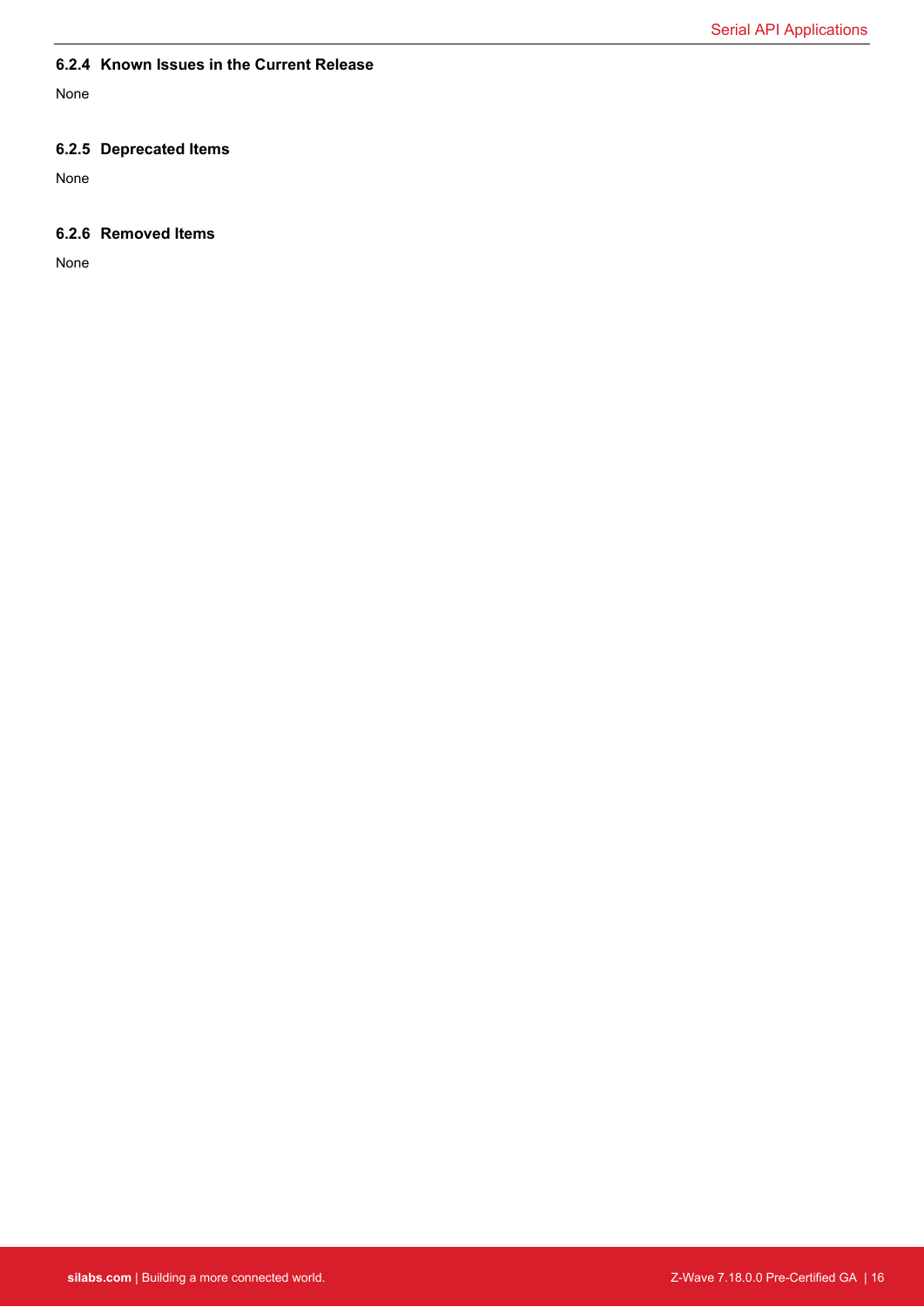#### Important Changes

### <span id="page-16-2"></span><span id="page-16-1"></span><span id="page-16-0"></span>**7 Important Changes**

# **7.1 7.18.x**

#### **7.1.1 Power Down Debug**

<span id="page-16-3"></span>Debugging in EM2 power down mode is enabled by default, as it was in the previous SDK version. To disable the EM2 debug capablility in Simplicity Studio go to application.slcp **SOFTWARE COMPONENTS** -> **Services** -> **Device Initialization** and open the Component Editor for **Device Init: EMU**. Then uncheck the slide button at **Allow debugger to remain connected in EM2**.

The macro APP\_POWERDOWNDEBUG in config\_app.h that was previously used to select if EM2 debug would be enabled/disabled has been deprecated.

#### <span id="page-16-4"></span>**7.1.2 ZAF\_Init() and ZAF\_Reset()**

ZAF Init() will initialize command classes that have registered an init function using REGISTER CC V4(). ZAF Reset() will resetcommand classes that have registered a reset function using REGISTER\_CC\_V4(). See CC\_PowerLevel.c for an example of this.

#### **7.1.3 Command Class Z-Wave Plus Info**

<span id="page-16-5"></span>Command Class Z-Wave Plus Info was refactored to decouple it better from the application. This means that the CC ZWavePlusInfo.h does not exist anymore. On the application side the static const SCCZWavePlusInfo CCZWavePlusInfo is no longer needed because the CC\_ZWavePlusInfo\_Init(&CCZWavePlusInfo); function is removed. All configuration is done under the hood by the command class and the values are still extracted from the config\_app.h.

#### **7.1.4 Command Class Version**

Command Class Version was refactored to support excluding it from a build and thus creating a smaller application that can be used for updating Secure Element. This resulted in the following functions no longer being required in the application:

#### **CC\_Version\_getNumberOfFirmwareTargets\_handler()**

This function was replaced by a configuration parameter for the ZAF component that can be set in Simplicity Studio.

#### **handleGetFirmwareVersion() / CC\_Version\_GetFirmwareVersion\_handler()**

handleGetFirmwareVersion() was a compatibility macro of CC\_Version\_GetFirmwareVersion\_handler(). The firmware version is now fetched directly inside the command class using ZPAL functions. An application must continue to set the version in config app.h using APP\_VERSION, APP\_REVISION and APP\_PATCH.

<span id="page-16-6"></span>This function is defined weakly in CC\_Version.c and can be overridden in case an application requires support for more than one firmware target. The Z-Wave example applications use one firmware target only. For more information about firmware targets, see the Command Class Firmware Update Meta Data specification.

#### **CC\_Version\_GetHardwareVersion\_handler()**

This function was replaced by a configuration parameter for the ZAF component that can be set in Simplicity Studio.

#### **7.1.5 Command Class Device Reset Locally**

<span id="page-16-7"></span>Command Class Device Reset Locally was refactored to support excluding it from a build and thus creating the option for a smaller application that can be used for updating Secure Element.

CC\_DeviceResetLocally\_notification\_tx() no longer takes an AGI profile nor a callback function as arguments. The profile was removed because the recommended profile is Lifeline. The callback is now declared externally in CC\_DeviceResetLocally.h.

#### **7.1.6 Command Class Power Level**

CC PowerLevel.h was removed as CC Power Level no longer has an API in the application. The initialization and reset of this command class is now done automatically by ZAF\_Init() and ZAF\_Reset().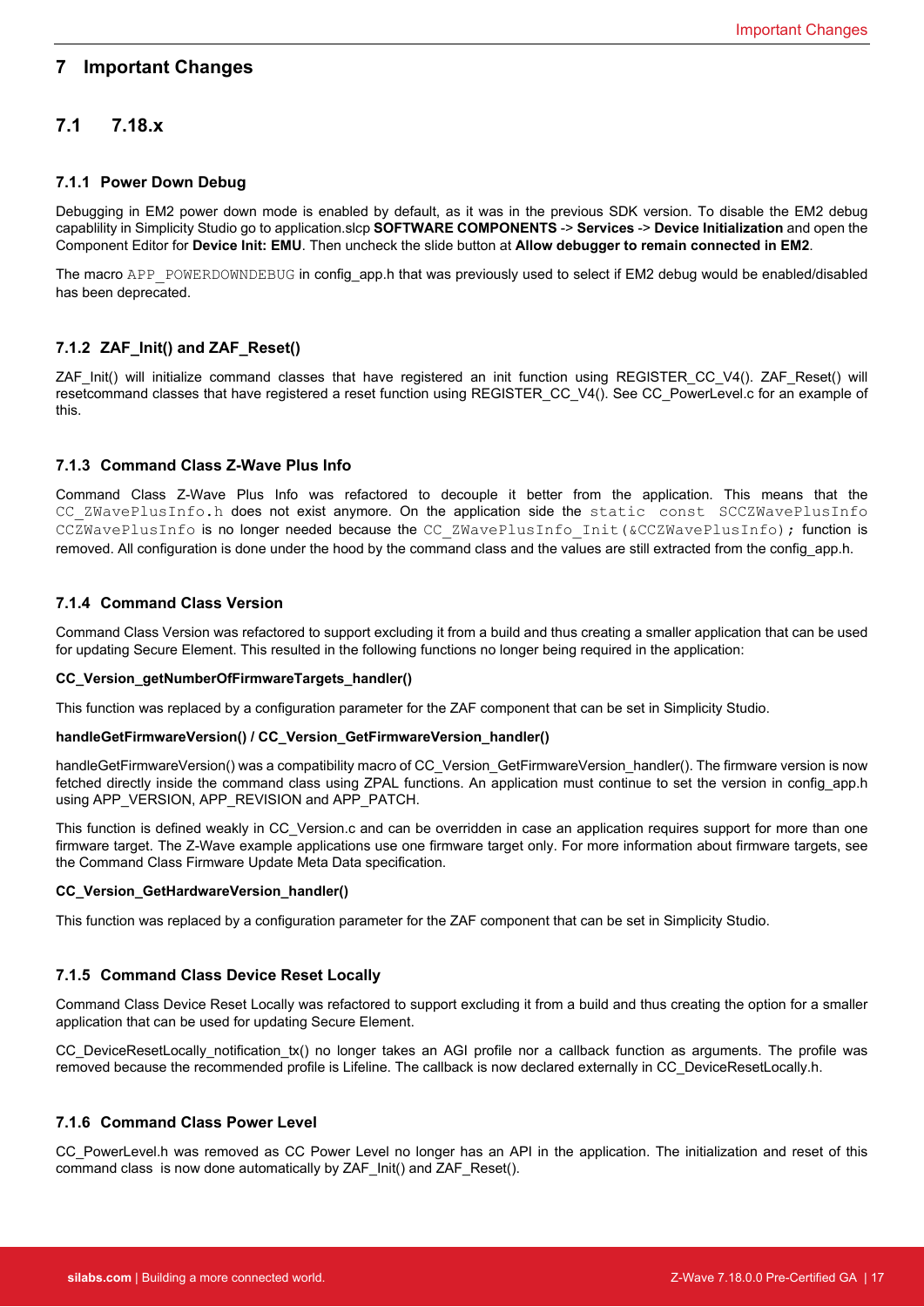#### <span id="page-17-0"></span>**7.1.7 MFG Token Z-Wave Region**

Starting with 7.18.0, Z-Wave Region is saved in MFG Token MFG ZWAVE COUNTRY FREQ. When binary is flashed to the board for the first time, value of Z-Wave region gets written to this token.

It's important to note that the value of MFG\_ZWAVE\_COUNTRY\_FREQ does NOT get erased when a binary with a different region is flashed. Once written, this value is only changed by writing a new value, or  $0 \times FF$  (uninitialized). This applies to all applications.

Useful commands:

- Write REGION\_US value : commander flash --tokengroup znet --token MFG\_ZWAVE\_COUNTRY\_FREQ:0x01
- Read value: commander tokendump --tokengroup znet --token MFG\_ZWAVE\_COUNTRY\_FREQ
- Delete value: commander flash --tokengroup znet --token MFG\_ZWAVE\_COUNTRY\_FREQ:0xFF

<span id="page-17-1"></span>It's still possible to set the region using ZW\_REGION value, but it's important to remember that MFG\_ZWAVE\_COUNTRY\_FREQ must be 0xFF, otherwise ZW\_REGION will be ignored.

Please note that Serial API reads the region from the MFG token on first startup only. After that, region is stored in NVM and can be changed by using PC Controller, for example.

#### **7.1.8 Z-Wave Long Range SmartStart Sequence**

SmartStart frames order has been swapped for LR supporting devices, so that LR inclusion is prioritized. This change does not affect devices that do not support LR.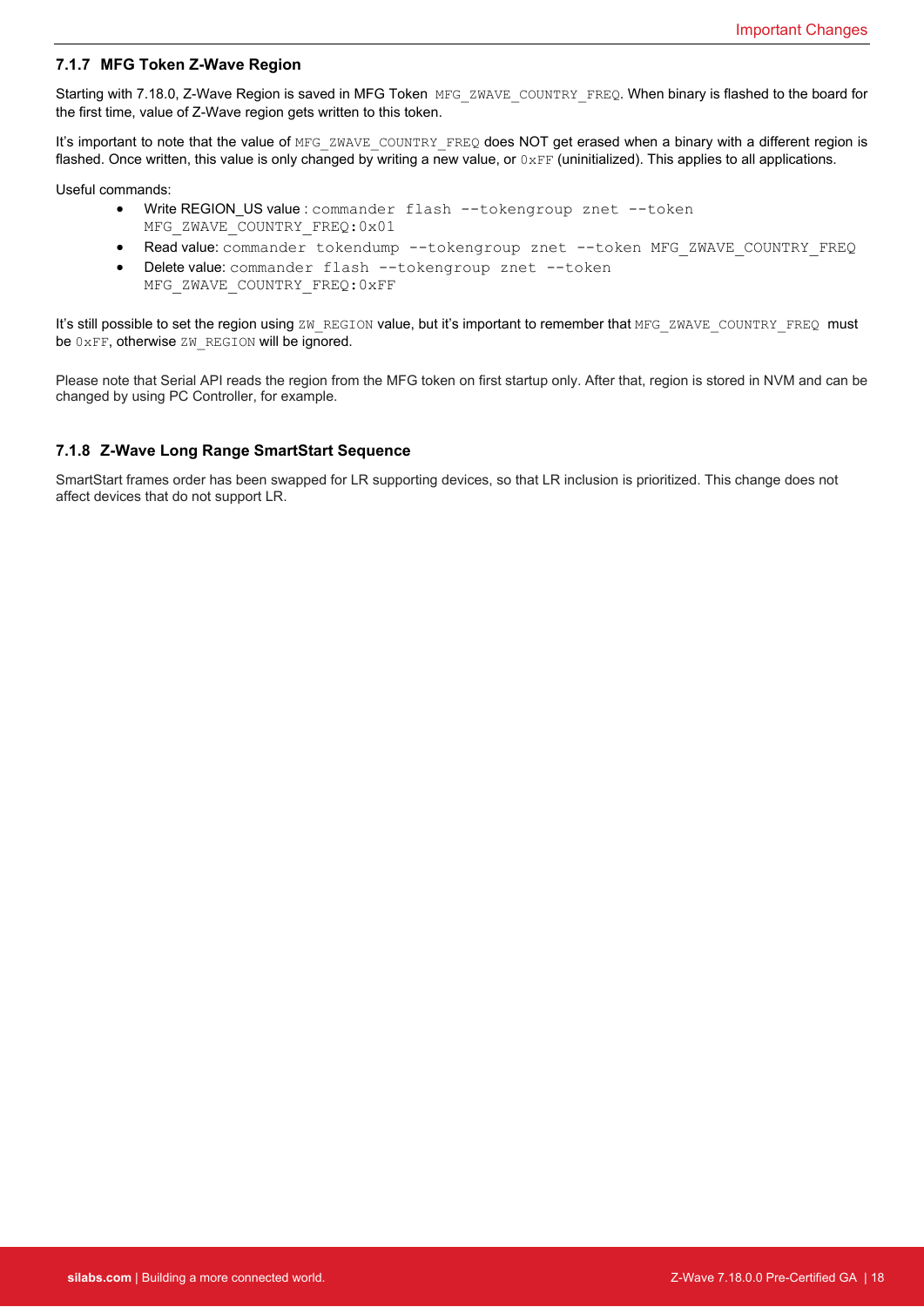# <span id="page-18-0"></span>**8 Open Source Software**

Z-Wave is using FreeRTOS as the underlying OS, and it is based on FreeRTOS Kernel V10.4.3.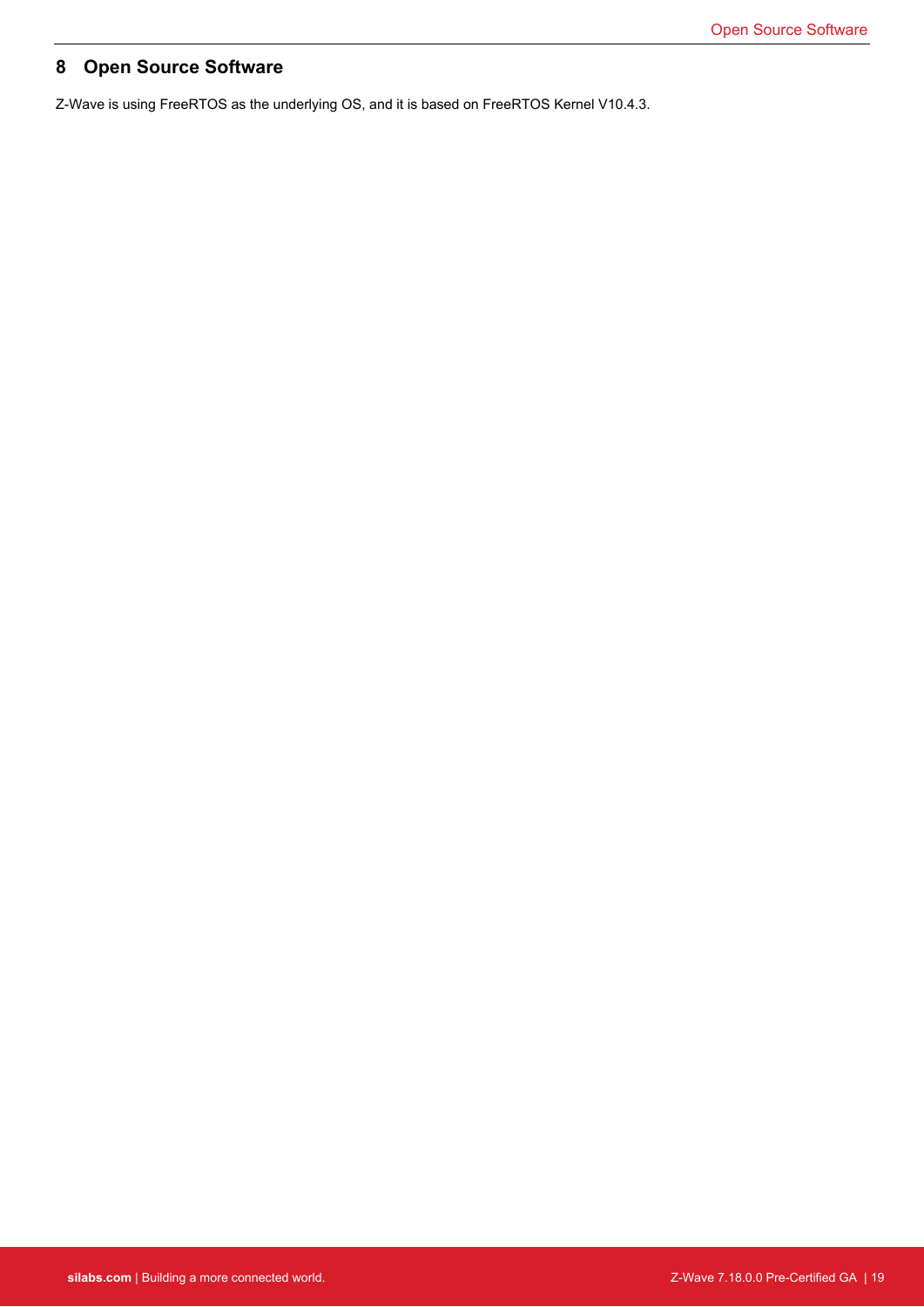# <span id="page-19-0"></span>**9 Using This Release**

This release contains the following

- Z-Wave Plus V2 Application Framework
- Z-Wave Certified Applications for a broad range of smart home applications
- Z-Wave Protocol and Serial API Applications

If you are a first-time user, Z-Wave documentation is installed with the SDK. See [INS14280: Z-Wave Getting Started for End Devices,](https://www.silabs.com/documents/login/user-guides/INS14280.pdf) [INS14278: How to Use Certified Apps in Z-Wave](https://www.silabs.com/documents/login/user-guides/INS14278.pdf), and [INS14281: Z-Wave Getting Started for Controller Devices](https://www.silabs.com/documents/login/user-guides/INS14281.pdf) for instructions.

<span id="page-19-1"></span>This SDK depends on a Gecko Platform. The Gecko Platform code provides functionality that supports protocol plugins and APIs in the form of drivers and other lower layer features that interact directly with Silicon Labs chips and modules. Gecko Platform components include EMLIB, EMDRV, RAIL Library, NVM3, PSA, and mbedTLS. Gecko Platform release notes are available through Simplicity Studio's Launcher Perspective.

# **9.1 Installation and Use**

Order a Z-Wave Wireless Starter kit. The kit offers the easiest and fastest way to start evaluation and development of your own Z-Wave mesh application. It provides a single world-wide development kit for both end devices and gateways with multiple radio boards, with which developers can create a mesh network and evaluate the Z-Wave module.

The Z-Wave and Z-Wave Long Range 700/800 SDK is provided as part of the Gecko SDK (GSDK), the suite of Silicon Labs SDKs. To quickly get started with the GSDK, install [Simplicity Studio 5,](http://www.silabs.com/simplicity) which will set up your development environment and walk you through GSDK installation. Simplicity Studio 5 includes everything needed for IoT product development with Silicon Labs devices, including a resource and project launcher, software configuration tools, full IDE with GNU toolchain, and analysis tools. Installation instructions are provided in the online [Simplicity Studio 5 User's Guide.](https://docs.silabs.com/simplicity-studio-5-users-guide/latest/)

Alternatively, Gecko SDK may be installed manually by downloading or cloning the latest from GitHub. See [https://github.com/SiliconLabs/gecko\\_sdk](https://github.com/SiliconLabs/gecko_sdk) for more information.

Simplicity Studio installs the GSDK by default in:

- <span id="page-19-2"></span>(Windows): C:\Users\<NAME>\SimplicityStudio\SDKs\gecko\_sdk
- (MacOS): /Users/<NAME>/SimplicityStudio/SDKs/gecko\_sdk

To implement a specific application, Silicon Labs recommends starting with one of the existing pre-certified apps with the desired Role Type.

# **9.2 Security Information**

#### **Secure Vault Integration**

This version of the stack are using secure vault interface for key management of asymmetric keys (ECC Curve 25519) and Symmetric keys (AES).

#### **Security Advisories**

To subscribe to Security Advisories, log in to the Silicon Labs customer portal, then select **Account Home**. Click **HOME** to go to the portal home page and then click the **Manage Notifications** tile. Make sure that 'Software/Security Advisory Notices & Product Change Notices (PCNs)' is checked, and that you are subscribed at minimum for your platform and protocol. Click **Save** to save any changes.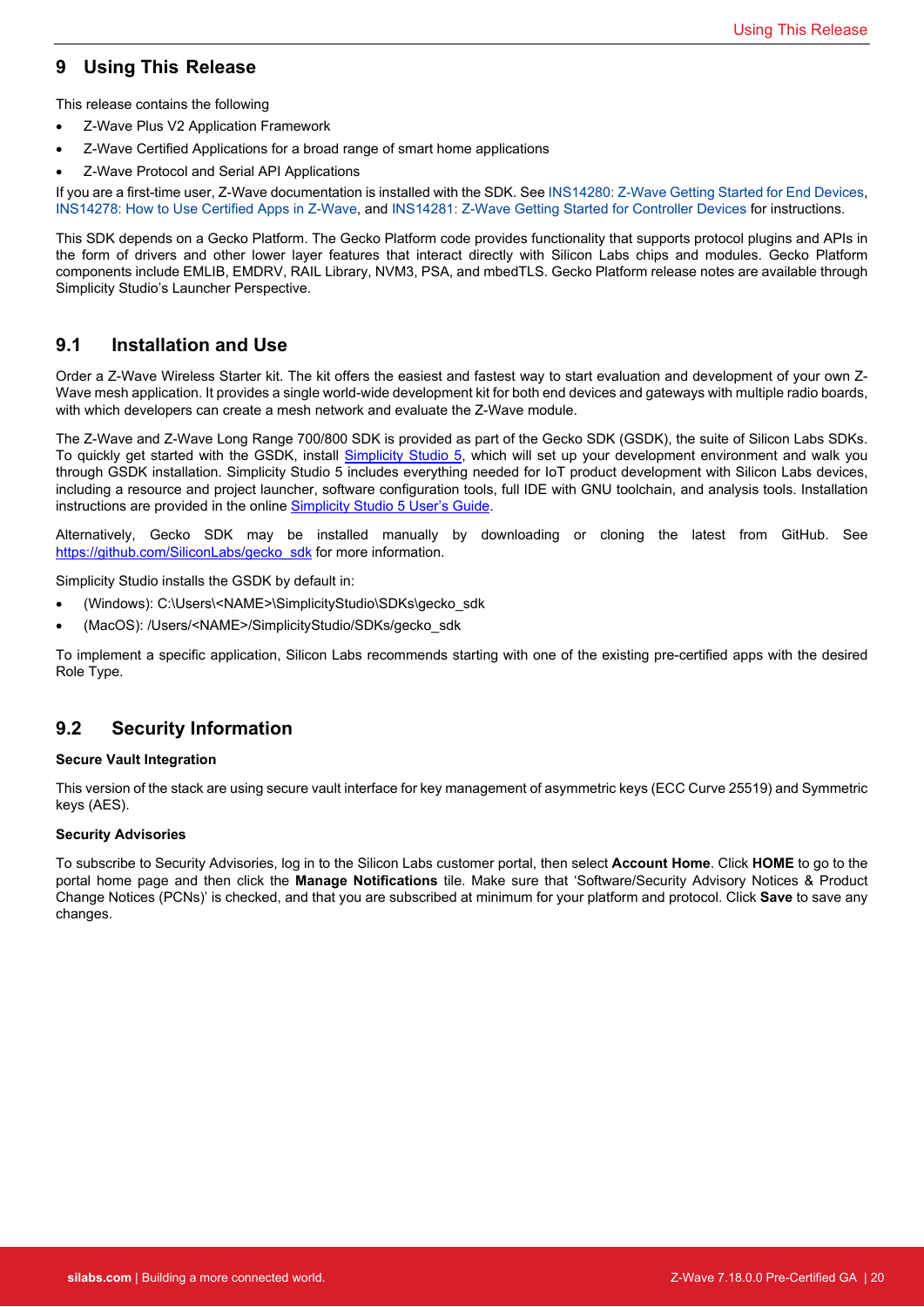| Search Within the Support Portal for Cases, etc<br>SILICON LABS    |                             | <b>SEARCH</b> | <b>Q</b> CATHERIN |
|--------------------------------------------------------------------|-----------------------------|---------------|-------------------|
| SOFTWARE RELEASES<br><b>HOME</b><br><b>CASES</b>                   |                             |               |                   |
| <b>Update Preference</b>                                           |                             |               |                   |
|                                                                    |                             |               |                   |
| WHAT EMAILS WOULD YOU LIKE TO RECEIVE?<br>Newsletters              |                             |               |                   |
| Community Monthly Newsletter                                       |                             |               |                   |
| Sales Newsletter<br>Micrium Newsletter                             |                             |               |                   |
| <b>Product Specific Notifications</b>                              |                             |               |                   |
| Product Information and Newsletter                                 |                             |               |                   |
| Software/Security Advisory Notices & Product Change Notices (PCNs) |                             |               |                   |
| Technical Document Updates (Release Notes, Data Sheets, etc.)      |                             |               |                   |
| SELECT THE PRODUCTS TO RECEIVE UPDATES FOR                         |                             |               |                   |
| Select/Unselect All                                                |                             |               |                   |
| Audio and Radio                                                    | Power over Ethernet         |               |                   |
| Interface                                                          | Sensors                     |               |                   |
| Isolation                                                          | <b>TV</b> and Video         |               |                   |
| Modems and DAAs                                                    | $\Box$ Voice                |               |                   |
| Microcontrollers                                                   | $\Box$ Wireless             |               |                   |
| 8-bit MCUs                                                         | <b>Bluetooth Classic</b>    |               |                   |
| $\boxed{\checkmark}$ 32-bit MCUs                                   | <b>Bluetooth Low Energy</b> |               |                   |
| Timing                                                             | $\sqrt{}$ Proprietary       |               |                   |
| $\Box$ Clocks                                                      | Wi-Fi                       |               |                   |
| Buffers                                                            | ZigBee and Thread           |               |                   |
| Oscillators                                                        | Z-Wave                      |               |                   |
| CDR and PHY                                                        |                             |               |                   |
|                                                                    |                             |               |                   |

# <span id="page-20-0"></span>**9.3 Support**

Development Kit customers are eligible for training and technical support.

See support resources and contact Silicon Laboratories support at [http://www.silabs.com/support.](http://www.silabs.com/support)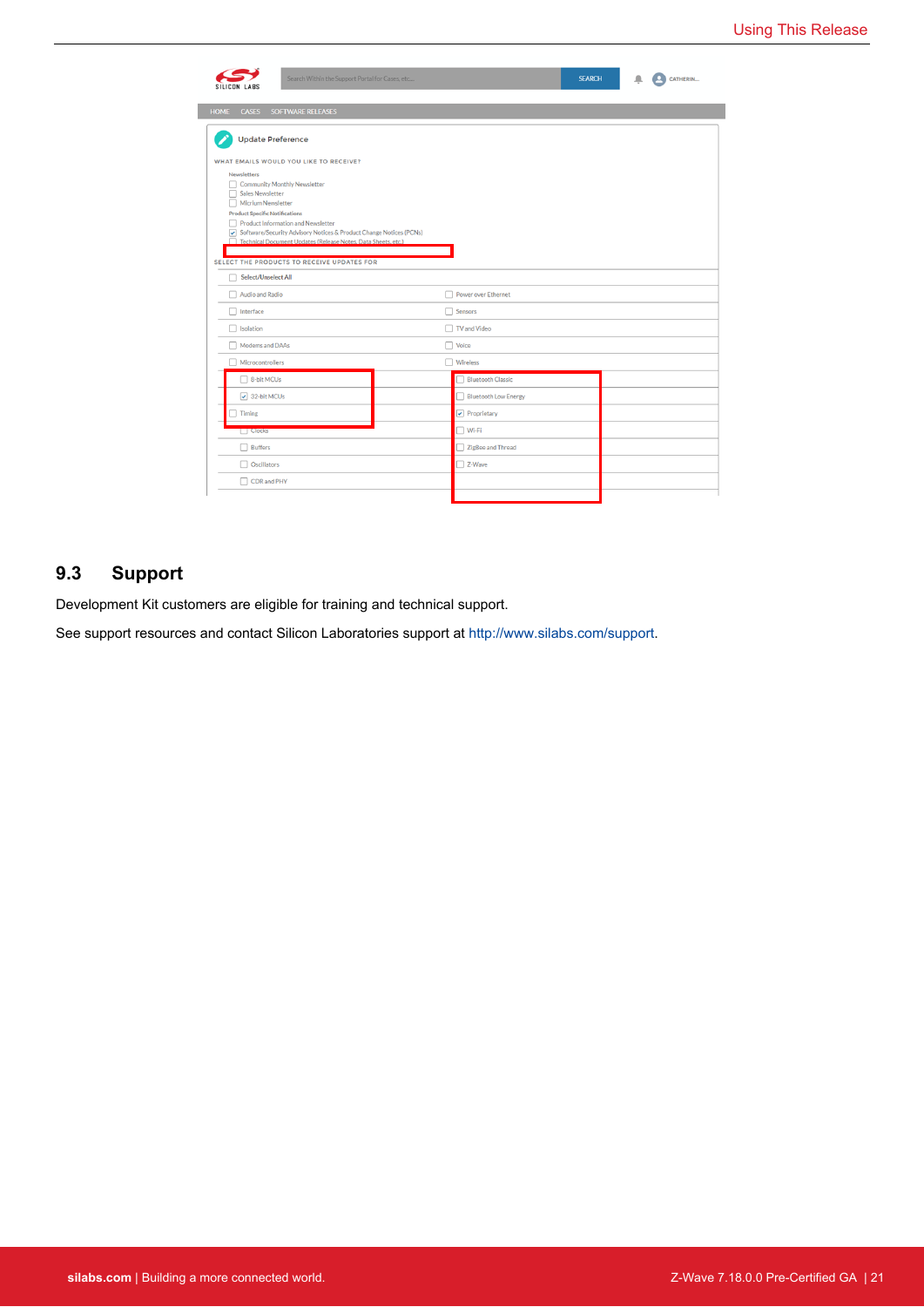# <span id="page-21-0"></span>**10 Product Life Cycle and Certification**

Silicon Labs will add new features based on market requirements and continuously improve the Z-Wave Protocol to position the Z-Wave Ecosystem. The Z-Wave Protocol Life Cycle is a process to provide rapid innovation, new features, and robust matured protocol release to Z-Wave Partners. The Z-Wave Protocol Life Cycle defines the maturation process of Z-Wave Protocol generations and consist of three phases divided in five Life Cycle stages.

#### **Ascent Phase (BETA)**

Silicon Labs releases new Z-Wave protocol generations (branches), i.e., initial BETA release of a Z-Wave Protocol generation that will introduce major new features/functions or support for a new Z-Wave Single Chip generation. This release is not certified and not eligible for certification.

#### **Maturity Phase (ACTIVE/MAINTAINED)**

Each new generation will generate follow-on matured releases to resolve protocol issues prioritized by Silicon Labs and based on input from Z-Wave Alliance Partners.

#### **Decline Phase (MONITORED/OBSOLETE)**

After a period of 17-24 months in the maturity phase a branch/release is discontinued and for an additional period (up to 24 months) a discontinued branch/release will be monitored since products based on this branch may still be shipping or under warranty in the field.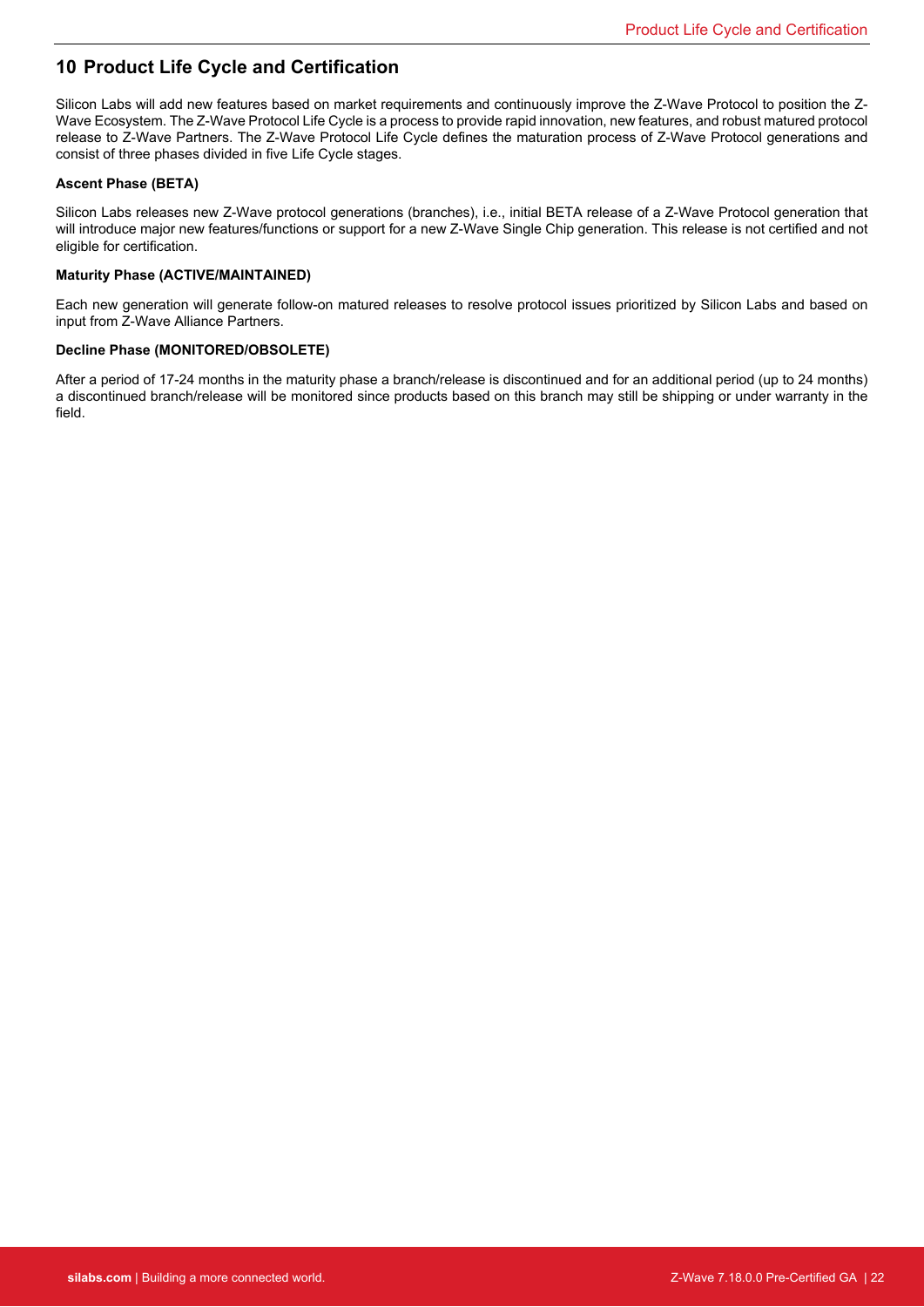| <b>Series</b> | <b>SDK Version</b>      | Release Date [DD-MMM-YYYY] | <b>Life Cycle Status</b> |
|---------------|-------------------------|----------------------------|--------------------------|
| 700/800       | 7.18.0 Pre-Certified GA | 08-JUN-2022                | <b>Beta</b>              |
| 700/800       | 7.17.2 GA               | 09-MAR-2022                | Active                   |
| 700/800       | 7.17.1 Pre-Certified GA | 28-JAN-2022                | Obsolete                 |
| 700/800       | 7.17.0 Pre-Certified GA | 08-DEC-2021                | Obsolete                 |
| 700           | 7.16.2 GA               | 08-SEP-2021                | Active                   |
| 700           | 7.16.1 GA               | 21-JUL-2021                | Maintained               |
| 700           | 7.16.0 Pre-Certified GA | 16-JUN-2021                | Obsolete                 |
| 700           | 7.15.4 GA               | 07-APR-2021                | Active                   |
| 700           | 7.15.2 Pre-Certified GA | 27-JAN-2021                | Monitored                |
| 700           | 7.15.1 Pre-Certified GA | 09-DEC-2020                | Obsolete                 |
| 700           | 7.14.3 GA               | 14-OCT-2020                | Monitored                |
| 700           | 7.14.2 GA               | 09-SEP2020                 | Obsolete                 |
| 700           | 7.14.1 GA               | 29-JUL-2020                | Obsolete                 |
| 700           | 7.14.0 Beta             | 24-JUN-2020                | Obsolete                 |
| 700           | 7.13.10 GA              | 18-AUG-2021                | Obsolete                 |
| 700           | 7.13.9 GA               | 03-MAR-2021                | Obsolete                 |
| 700           | 7.13.8 GA               | 28-OCT-2020                | Obsolete                 |
| 700           | 7.13.7 GA               | 12-AUG-2020                | Obsolete                 |
| 700           | 7.13.6 GA               | 27-MAY-2020                | Obsolete                 |
| 700           | 7.13.5 GA               | 29-APR-2020                | Obsolete                 |
| 700           | 7.13.4 GA               | 15-APR-2020                | Obsolete                 |
| 700           | 7.13.3 GA               | 20-MAR-2020                | Obsolete                 |
| 700           | 7.13.2 GA               | 21-FEB-2020                | Obsolete                 |
| 700           | 7.13.1 GA               | 24-JAN-2020                | Obsolete                 |
| 700           | 7.13.0 Beta             | 13-DEC-2019                | Obsolete                 |
| 700           | 7.12.2 GA               | 26-NOV-2019                | Obsolete                 |
| 700           | 7.12.1 GA               | 20-SEP-2019                | Obsolete                 |
| 700           | 7.11.1 GA               | 12-JUL-2019                | Obsolete                 |
| 700           | 7.11.0 GA               | 29-MAR-2019                | Obsolete                 |

### **Table 10-1. Z-Wave SDK Life Cycle Status**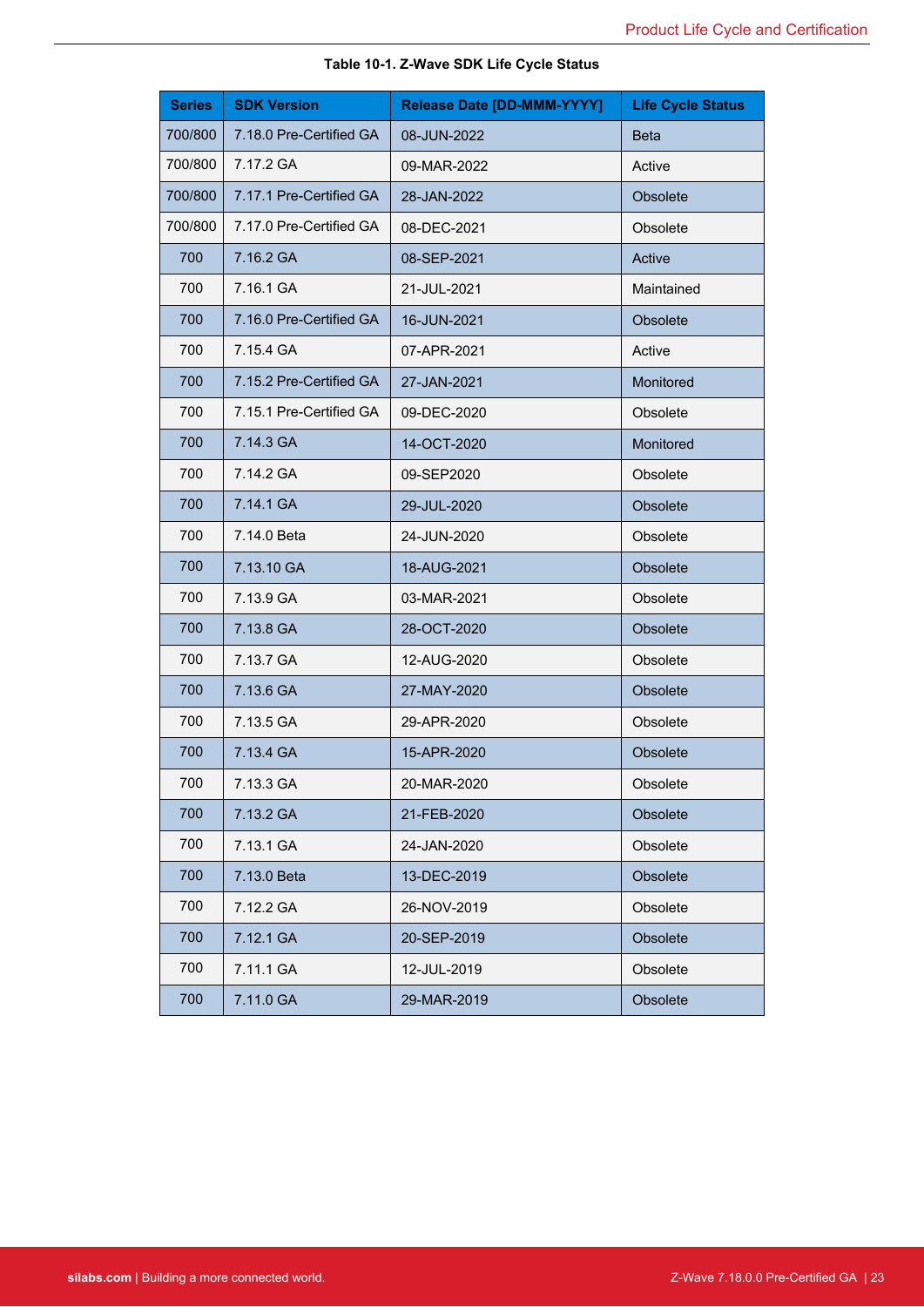A change in the Z-Wave SDK utilized for a specific device does require recertification; however, the type of certification required, the amount of testing needed, and the associated fees depend on the scope of the change.

| <b>Series</b> | <b>SDK Version</b>      | <b>Upgrade to SDK Version</b>  | <b>Type of Certification</b>         |
|---------------|-------------------------|--------------------------------|--------------------------------------|
| 700/800       | 7.18.0 Pre-Certified GA | <b>NA</b>                      |                                      |
| 700/800       | 7.17.2 GA               | <b>NA</b>                      |                                      |
| 700/800       | 7.17.1 Pre-Certified GA | 7.17.2 GA                      | Full certification                   |
| 700/800       | 7.17.0 Pre-Certified GA | 7.17.2 GA                      | <b>Full certification</b>            |
| 700           | 7.16.2 GA               | 7.17.2 GA                      | <b>Full certification</b>            |
| 700           | 7.16.1 GA               | 7.16.2 GA                      | Re-certification                     |
| 700           | 7.16.0 Pre-Certified GA | 7.16.1 GA                      | <b>Full certification</b>            |
| 700           | 7.15.4 GA               | 7.16.1 GA                      | <b>Full certification</b>            |
| 700           | 7.15.2 Pre-Certified GA | 7.15.4 GA                      | <b>Full certification</b>            |
| 700           | 7.15.1 Pre-Certified GA | 7.15.2 Pre-Certified GA        | <b>Full certification</b>            |
| 700           | 7.14.3 GA               | 7.15.1 Pre-Certified GA        | Full certification                   |
| 700           | 7.14.2 GA               | 7.14.3 GA                      | Re-certification                     |
| 700           | 7.14.1 GA               | 7.14.2 GA                      | Re-certification                     |
| 700           | 7.14.0 Beta             | 7.14.1 GA                      | Full certification                   |
| 700           | 7.13.10 GA              | 7.14.1 GA                      | Re-certification                     |
| 700           | 7.13.9 GA               | 7.13.10 GA                     | Re-certification                     |
| 700           | 7.13.8 GA               | 7.13.9 GA                      | Re-certification                     |
| 700           | 7.13.7 GA               | 7.13.8 GA                      | Re-certification                     |
| 700           | 7.13.6 GA               | 7.13.7 GA                      | Re-certification                     |
| 700           | 7.13.5 GA               | 7.13.6 GA                      | Re-certification                     |
| 700           | 7.13.4 GA               | 7.13.5 GA                      | Re-certification                     |
| 700           | 7.13.3 GA               | 7.13.4 GA                      | Re-certification                     |
| 700           | 7.13.2 GA               | 7.13.3 GA                      | Re-certification                     |
| 700           | 7.13.1 GA               | 7.13.2 GA                      | Re-certification                     |
| 700           | 7.13.0 Beta             | 7.13.1 GA                      | Full certification                   |
| 700           | 7.12.2 GA               | 7.13.1 GA                      | Re-certification                     |
| 700           | 7.12.1 GA               | $7.13.1 + GA$                  | Re-certification                     |
| 700           | 7.11.1 GA               | $7.14.1 + GA$<br>$7.13.1 + GA$ | Re-certification<br>Re-certification |
| 700           | 7.11.0 GA               | $7.14.1 + GA$<br>$7.13.1 + GA$ | Re-certification<br>Re-certification |

|  |  |  |  |  | Table 10-2. Z-Wave Certification in case of a SDK upgrade. |
|--|--|--|--|--|------------------------------------------------------------|
|--|--|--|--|--|------------------------------------------------------------|